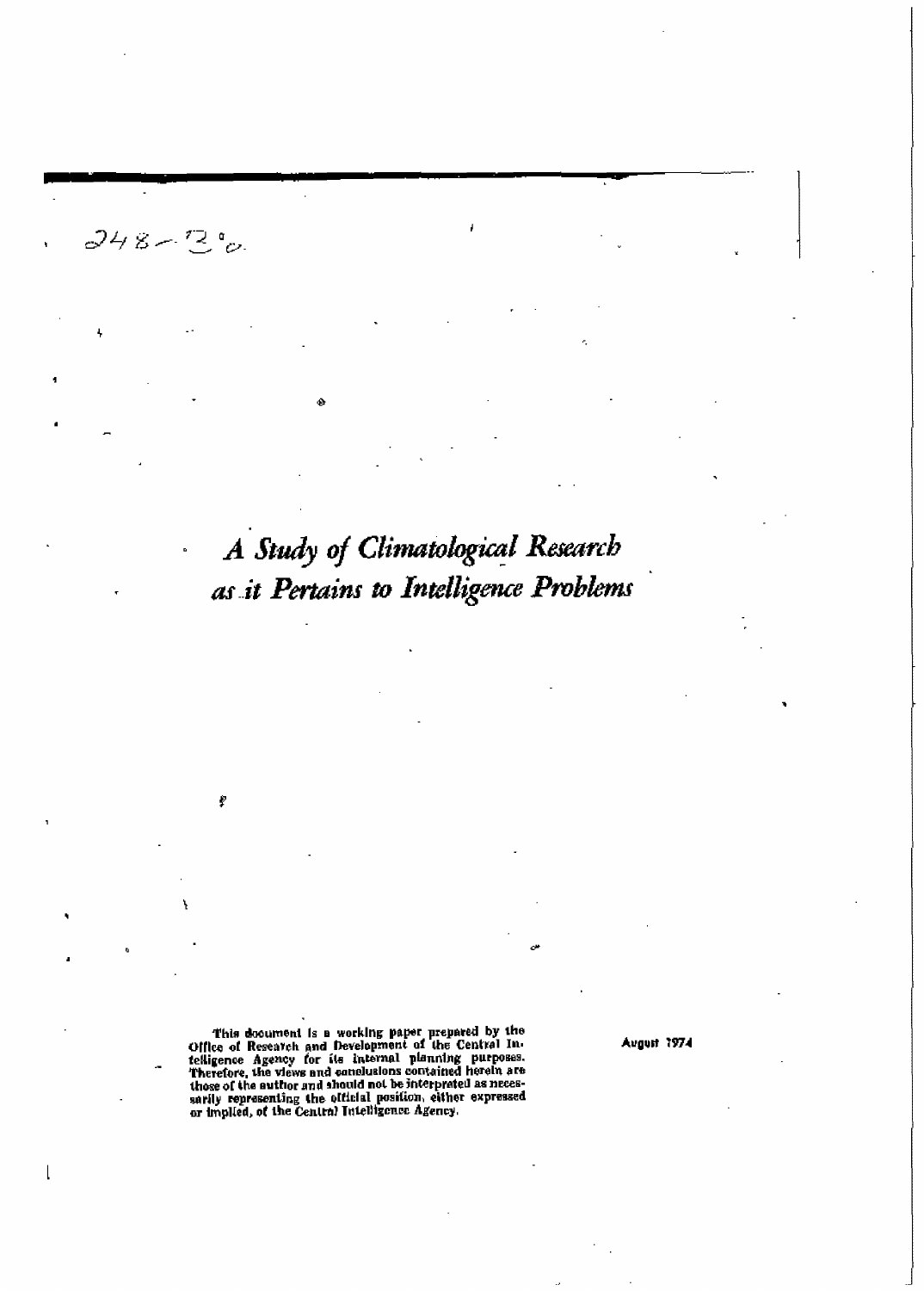This publication is prepared for the use of U.S. Government officials. The format, coverage and contents of the publication are designed to meet the specific requirements of those users. U.S. Coverment officials may obtain additional copies of this document directly or through linkon channels from the Central Infelligence Agency.

Non-U.S. Government users may obtain this slong with similar CIA publications on a subscription basis by addressing inquiries to:

Document Espediting (DOCEX) Project<br>Exchange and Cifts Division<br>Library of Congress Washington, D.C. 20546

Non-U.S. Government users not interested in the DOCEX Project subscription service may purchase reproductions of specific publications on an individual basis from:

> Photoduplication Service<br>Library of Congress Washington, D.C. 20540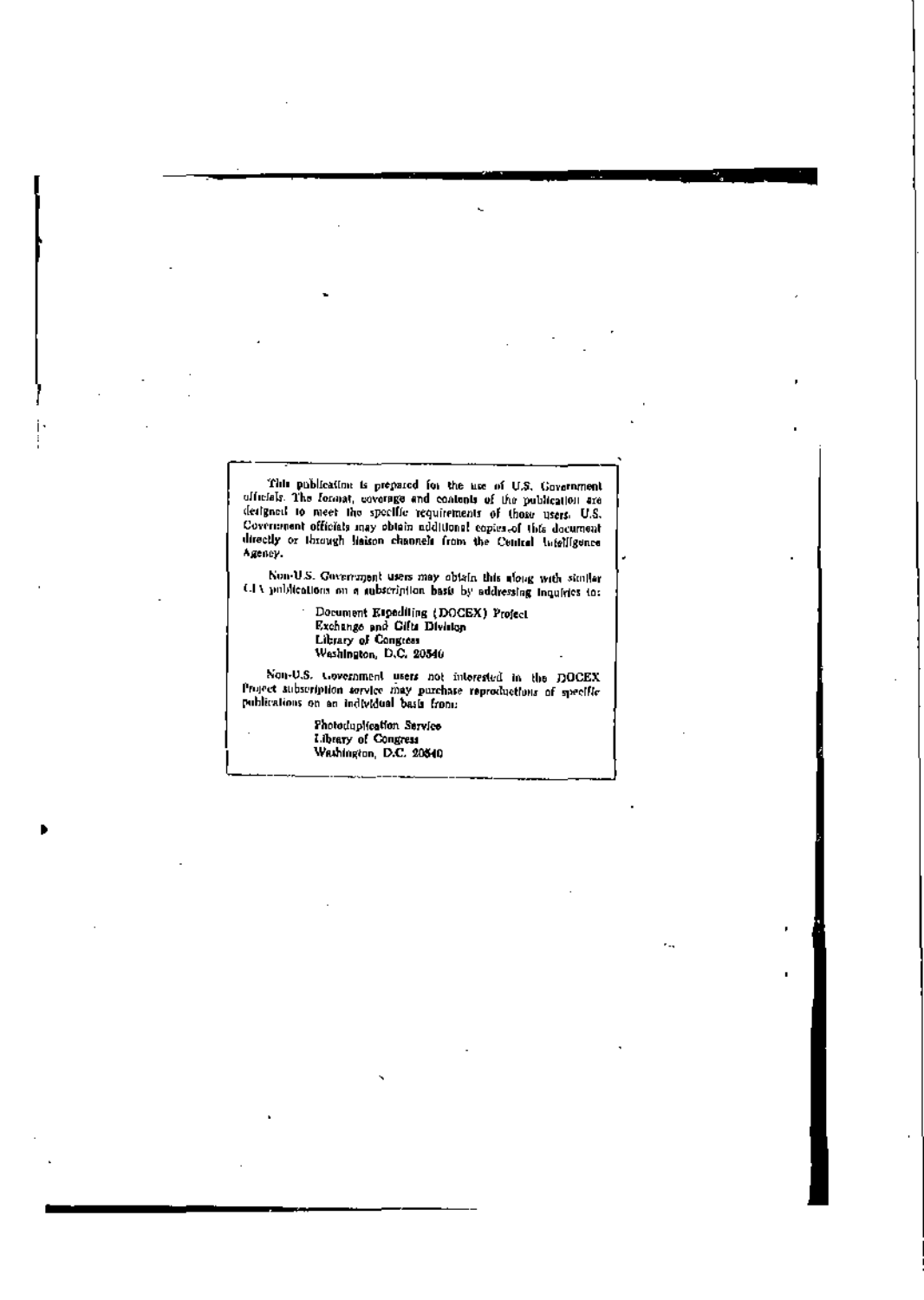# TABLE OF CONTENTS

Page<br>Number

| SUMMARY                                     | ı  |
|---------------------------------------------|----|
| WHAT ARE THE INTELLIGENCE ISSUES?           | s  |
| CLIMATIC PHENOMENA AND THE STATE OF THE ART | 7  |
| The State of the Art of Cilmatology         | 8  |
| Thermal Distribution of Energy              | ß  |
| <b>Energy Reaching the Earth</b>            | 9  |
| Earth's Atmosphere                          | 12 |
| Current Approaches to Climatology           | 15 |
| <b>Lambian School</b>                       | 15 |
| Smagorinsky-tar School                      | 16 |
| Budyko-lan School                           | 19 |
| <b>RECENT MILESTONES</b>                    | 21 |
| The Wisconsin Study                         | 21 |
| People. Places and Approaches               | 26 |
| San Diego Conference                        | 27 |
| National Climate Plan                       | 29 |
| <b>CONCLUSIONS</b>                          | 31 |
| BIBLIOGRAPHY                                | 33 |

t.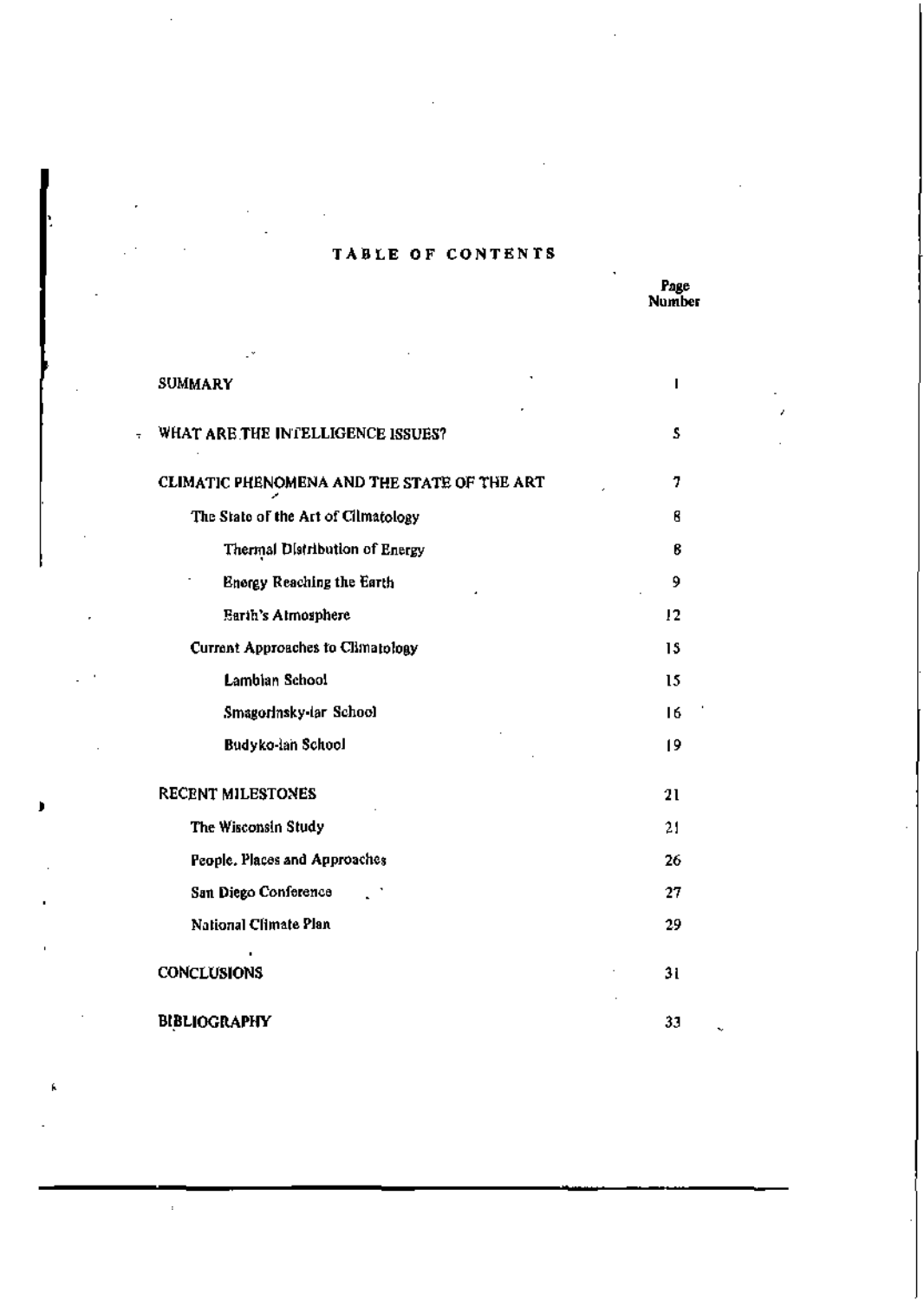## **SUMMARY**

The western world's leading climatologists have confirmed recent reports of a detrimental global climatic change. The stability of most nations is based upon a dependable source of food, but this stability will not be possible under the new climatic era. A forecast by the University of Wisconsin projects that the earth's climate is returning to that of the neo-boreal era (1600-1850)-an era of drought, famine, and political unrest in the western world.

A responsibility of the Intelligence Community is to assess a nation's capability and stability under varying intornal or external pressures. The assessments normally include an analysis of the country's social, economic, political, and military sectors. The implied economic and political intelligence issues resulting from climatic change range far beyond the traditional concept of intelligence. The analysis of these issues is based upon two key questions:

Can the Agency depend on climatology as a science to accurately project the future?

What knowledge and understanding is available about world food production and can the consequences of a large climatic change be assessed?

Climate has not been a prime consideration of intelligence analysis because, until recently, it has not caused any significant perturbations to the status of major nations. This is so because during 50 of the last 60 years the Earth has, on the average, enjoyed the best agricultural climate since the eleventh century. An early twentieth century world food surplus hindered U.S. efforts to maintain and equalize farm production and incomes, Climate and its affect on world food production was considered to be only a minor factor not worth consideration in the complicated equation of country assessment. Food production, to meet the growing demands of a geometrically expanding world population, was always considered to be a question of matching technology and science to the problem.

The world is returning to the type of climate which has existed over the last 400 years. That is, the abnormal climate of agdcultural-optimum is being replaced by a normal climate of the neo-boreal era.

The climate change began in 1960, but no one including the climatologists recognized it. Crop failures in the Soviet Union and India during the first part of the sixtles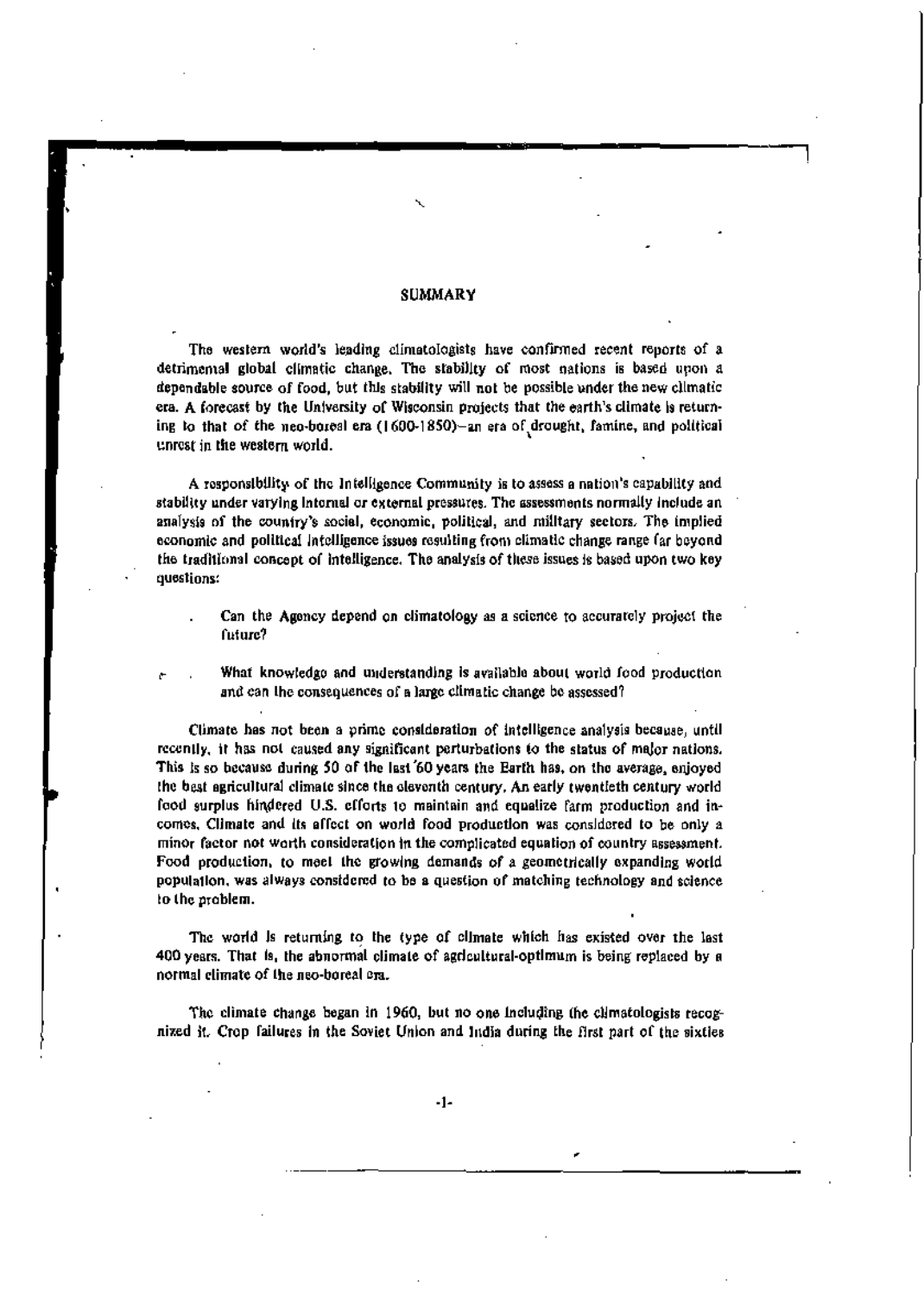were attributed to the natural fluctuation of the weather. India was supported by massive U.S. grain shipments that fed over 100 million people. To eat, the Soviets slaughtered their livestock, and Premier Nikita Khrushchev was quietly deposed.

Populations and the cost per hectare for technological investment grew exponentially. The world quietly ignored the varning provided by the 1964 crop failure and raced to keep ahead of a growing world population through massive investments in energy, technology, and biology. During the remainder of the 1960s, the climate change remained hidden in those back washes of the world where death through starvation and disease were already a common occurrence. The six West African countries south of the Sahara, known as the Sahel, including Mauretania, Scnegal, Mall, Upper Volta, Niger, and Chad, became the first victims of the climate change. The failure of the African monsoon beginning in 1968 has driven these countries to the edge of economic and political ruin. They are now effectively wards of the United Nations and depend upon the United States for a majority of their food supply.

Later, in the 1970s one nation after another experienced the impact of the climatic cliange. The headlines from around the world told a story still not fully understood or one we don't want to face, such as:

- Burma (March 1973)-little rice for export due to drought
- North Korea (March 1973)-record high grain import reflected poor 1972 harvest
- Costa Rica and Honduras (1973)-worst drought in 50 years
- United States (April 1973)-"flood of the century along the Great Lakes"
- Japan  $(1973)$ -cold spell seriously damaged crops
- Pakistan (March 1973)-Islam planned import of U.S. grain to off-set crop fallure due to drought
- Pakisten (August 1973)-worst flood in 20 years affected 2.8 million acros
- North Victnam (September 1973)-important crop damaged by heavy rains
- Manila (March 1974)-millions in Asia face critical rice shortage.
- Ecuador (April 1974)-shortage of rice reaching crisis proportion; political repercussions could threaten its stability  $\cdot$

-2-

ż,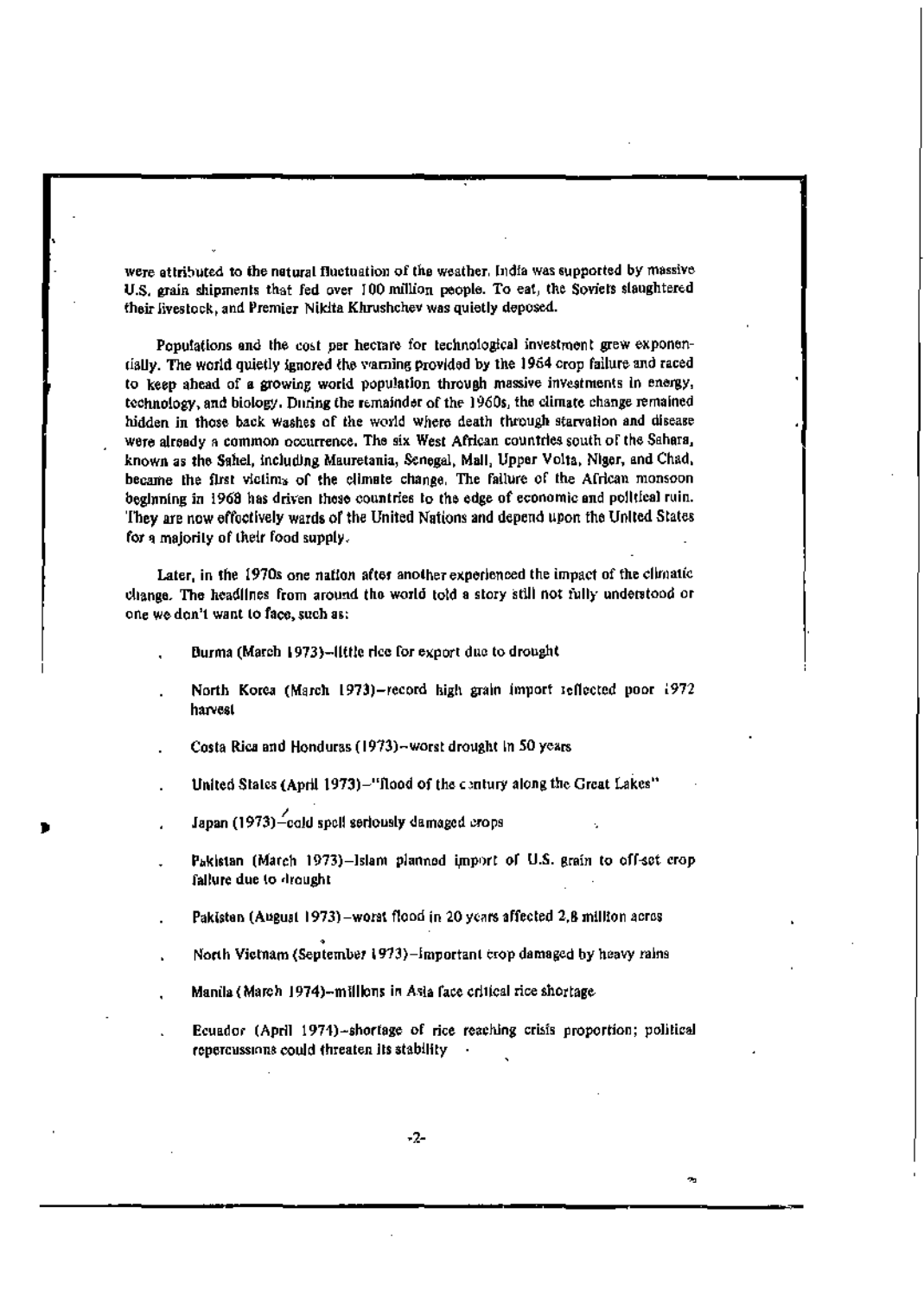USSR (June 1974)-poor weather threatens to reduce grain yields in the USSR

China (June 1974)-droughts and floods

India (June 1974)-monsoons late

ï

United States (July 1974)-heavy rain and droughts cause record loss to potential bumper crop.

During the last year every prominent country has launched a major new climatic forecasting program.

USSR reorganized their climatic forecasting groups and replaced the head of the Hydrometeorological Service.

Japan is planning to launch a major earth synchronous (U.S. manufactured) meterological satellite and has secured complete collection, processing, and analysis systems from the U.S.

China has made m; or purchases of meteorological collection and analysis equipment from western industrial sources.

India is studying the application of climatic modification to secure a more homogeneous distribution of moisture from an erratic drought/flood monsoon.

The U.S. National Academy of Sciences is preparing its recommendation for a National Climatic Research Program.

The National Science Foundation (NSF) and the National Oceanographic and Atmospherk Agency (NOAA) have developed a National Climate Plan which will be presented to the Office of Mangement and Budget (OMB) for funding in FY 76.

Climate is now a critical factor. The politics of food will become the central issue of every government. On July 19, 1974, the Kiev Domestic Service reported massive rains and quoted an old proverb from Lvoy Oblast, "The rains come not on the day for which we pray but only when we are making hay," The climate of the neo-boreal time period has arrived.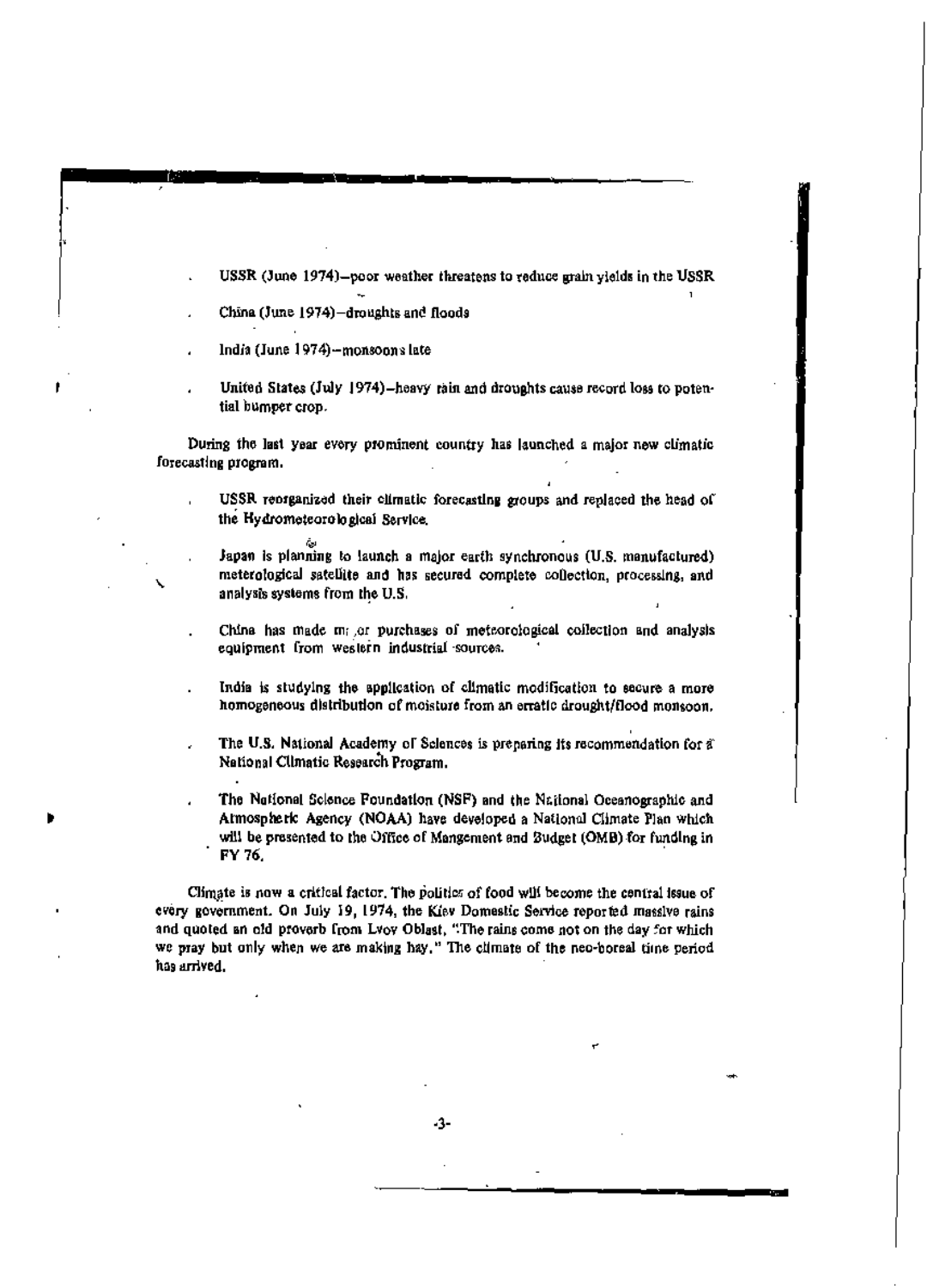# WHAT ARE THE INTELLIGENCE ISSUES?

In 1972 the Intelligence Community was faced with two issues concerning climatology:

No methodologies available to alert policymakers of adverse climatic change

No tools to assess the economic and political impact of such a change.

In that year the Soviet Union lost a significant portion of its winter wheat crop when the snows failed to provide adequate cover and a sharp freeze destroyed the exposed vegetation. The summer moisture that normally is carried by the westerlies did not arrive in the Ukraine or the northern Oblasts (politeial-economic districts) of the Soviet Union, Hence, the wheat harvest was delayed, and a significant portion of the ripened crop found itself blanketed by the winter snow. The rest is economic history.

Since 1972, the grain orisis has intensified. Each year the world consumes approximately 1.2 billion metric tons. Since 1969 the storage of grain has decreased from 600 million metric tons to less than 100 million metric tons-a 30-day world supply.

With global elbnatic-induced agricultural failures of the early 1970s, the stability of many governments has been seriously threatened. Many governments have gone to great lengths to hide their agricultural predicaments from other countries as well as from their own people. It has become increasingly imperative to determine whether 1972 was an Isolated event or-as the climatologists predicted - a major shift in the world's climate,

The economic and political impact of a major climatic shift is almost beyond compreficusion. Any nation with selentific knowledge of the atmospheric sciences will challenge this natural climatic change. The potential for international conflict due to controlled elimate modification can be a reality in the 1970s. History has demonstrated that people and governments with nothing to lose have traditionally shown little regard for treaties and international conventions. Thus, any country could pursue a climate modifieation course highly detrimental to adjacent pations in order to ensure its own economic, political, or social survival.

In November of 1974 the United States will be participating in the World Food Conference in Rome, Italy. Some major issues of this conference will be the ability of the world to feed itself; how shortages will be met; and who will provide the needed food.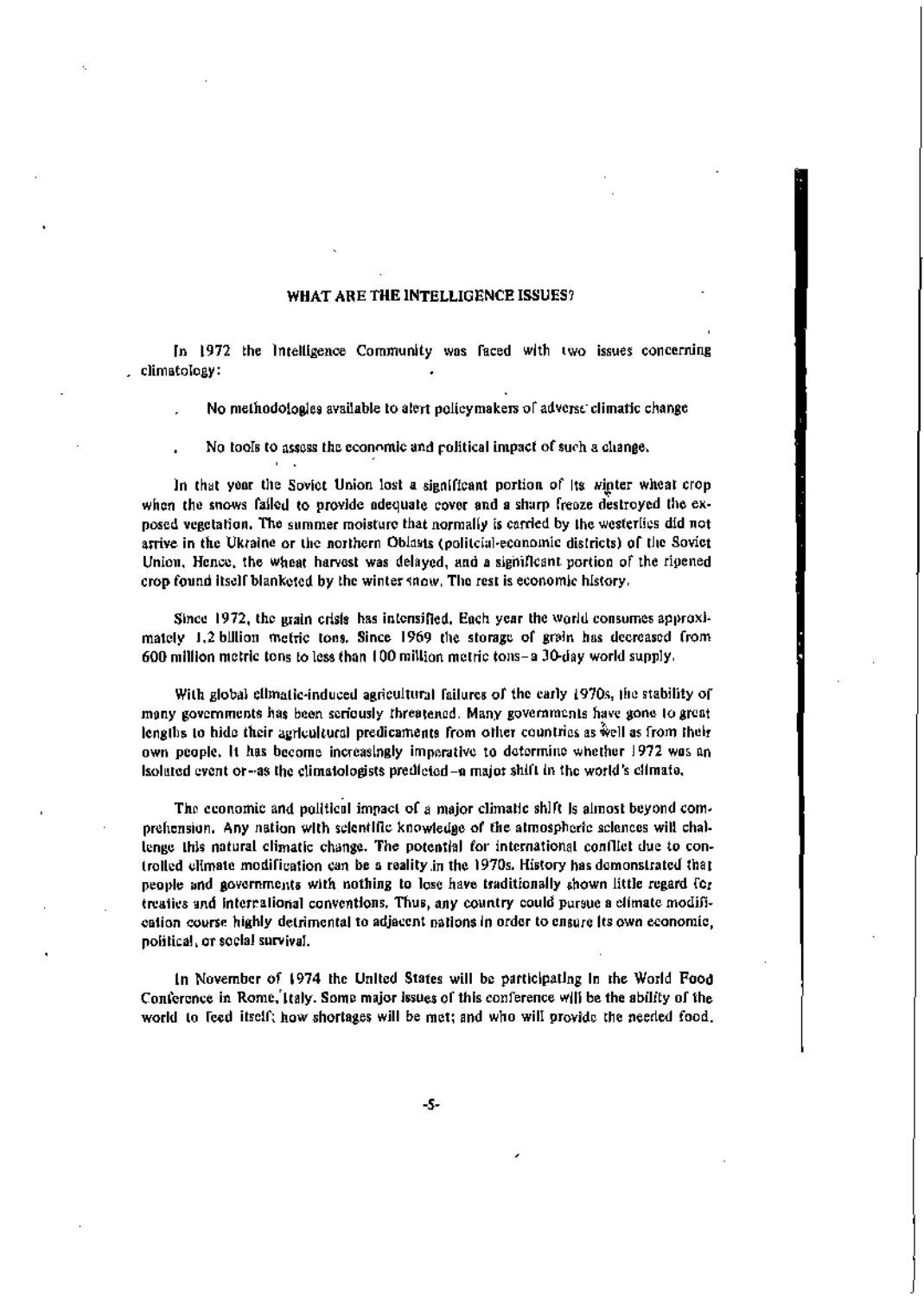Timely forecasting of climate and its impact on any nation is vital to the planning and execution of U.S. policy on social, economic, and political issues. The new climatic era brings a promise of famine and starvation to many areas of the world. The resultant ' unrest caused by the mass movement of peoples across borders as well as the attendant intelligence questions cannot be met with existing analytical tools. In addition, the Agency will be faced with tracing and anticipating climate modification undertaken by a country to relieve its own situation at the detriment of the United States. The implication of such a modification must be carefully assessed.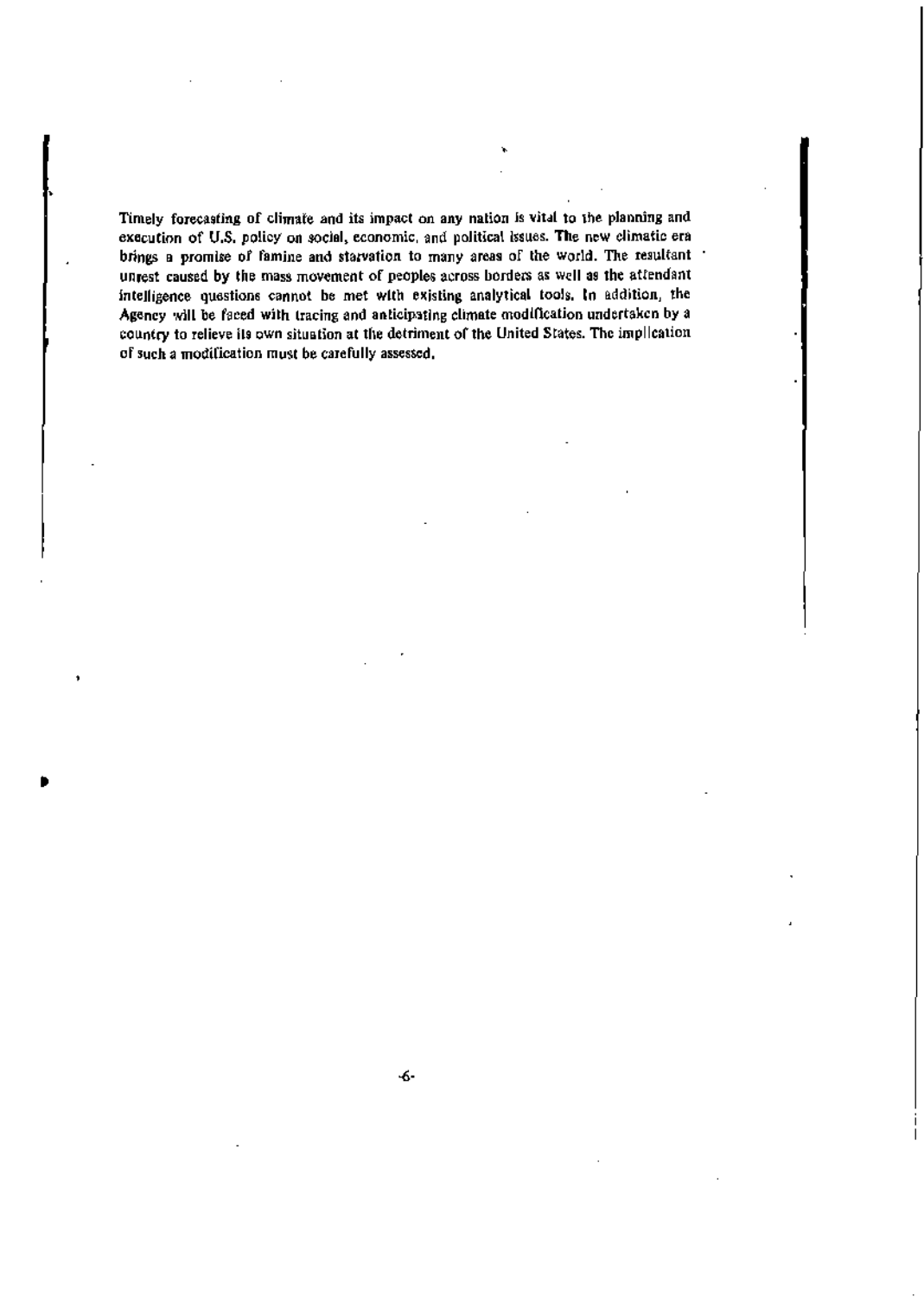# CLIMATIC PHENOMENA AND THE STATE OF THE ART

Since the late 1960s, a number of foreboding climatic predictions has appeared in various climatic, meterological, and geological periodicals, consistently following one of two themes.

A global climatic change was underway

This climatic change would create worldwide agriculture failures in the 1970s.

Most meteorologists argued that they could not find any justification for these predictions. The climatologists who argued for the proposition could not provide definitive causal explanations for their hypothesis.

Early in the 1970s a series of adverse elimatic anomalies occurred:

- The world's snow and ice cover had increased by at least 10 to 15 percent.
- In the eastern Canadian area of the Arctic Greenland, below normal temperatures were recorded for 19 consecutive months. Nothing like this had happened in the last 100 years.
- The Moscow region suffered its worst drought in three to five hundred years.
- Drought occurred in Central America, the sub-Sahara, South Asia, China, and Australia.

Massive floods took place in the inidwestern United States.

Within a single year, adversity had visited almost every nation on the globe.

۹

The archaeologists and the climatologists document a rather grim history of the cultural pressures instigated by changes in climatic regime. Recently, some archaeologists and historians have been revising old theories about the fall of numerous elaborate and powerful civilizations of the past, such as the Indus, the Hittites, the Mycenacan, and the Mali empire of Africa. There is considerable evidence that these empires may have been undone not by barbarian invaders but by climatic change. Bryn Mawr archaeologist, Rhys Carpenter, has tied several of these declines to specific global cool periods, major and minor, that affected the global atmospheric circulation and brought wave upon wave of drought to formerly rich agricultural lands.

b,

 $J_{\tau}$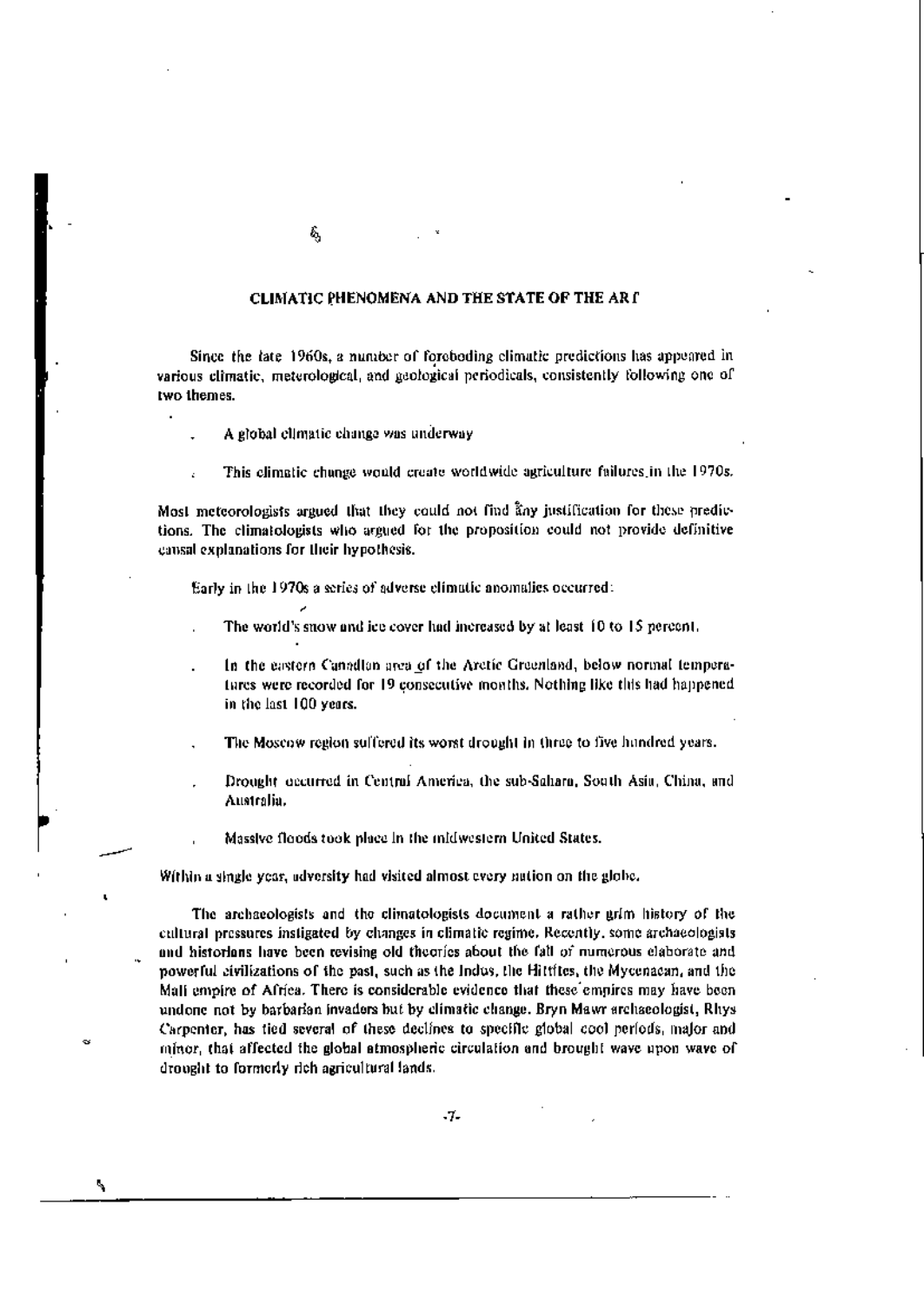Refugees from these collapsing civilizations were often able to migrate to better lands, Reld Bryson, of the University of Wisconsin's Institute for Environmental Studies, speculates that a new rainfall pattern might actually revive agriculture in some onceflourishing regions such as the northern Sahara and the Iranian plateau where Darius' armles fed. This would be of little comfort, however, to people afflicted by the southward encroachment of the Saliara. The world is too densely populated and politically divided to accommodate mass migrations,

Yet to understand the gesults of climatic change, we must know something of the basics of climatology and the people associated with this science,

## The State of the Art of Climatology

The climate of a region on the Earth is said to be represented by a statistical collection of its weather conditions during a specified time interval. This interval is usually at least two or three decades; for the Agency's purposes, we will be dealing with months and years, Climatology, as derived from the Greek word clima meaning inclination of the sun's rays, reflects the importance attributed by the early students of climatology to the influence of the sun. For some unknown reason, this importance was virtually ignored by climatologists until a decade ago.

The keys to understanding climatology are:

- The acceptance of the principal that nature abhors a heterogeneous distribution of energy.
- Energy reaching the Earth is modulated by variations in the Barth's orbit, the inclination of the Earth's axis while in orbit, the materials in the Earth's atmosphere (dust, moisture, etc.), and energy fluctuations in the sun itself.
- The Earth's atmosphere absorbs only a small percentage of the energy coming directly from the sun.

#### Thermal Distribution of Energy

Parameters such as temperature, rainfull, and wind velocity can be directly related to terogeneous distribution of thermal energy on the surface of the Earth. They are The. the paysical manifestations of a global system which attempts to attain a thermal equilibrium through the interchange of potential and kinetic energy between the atmosphere and the oceans.

-8-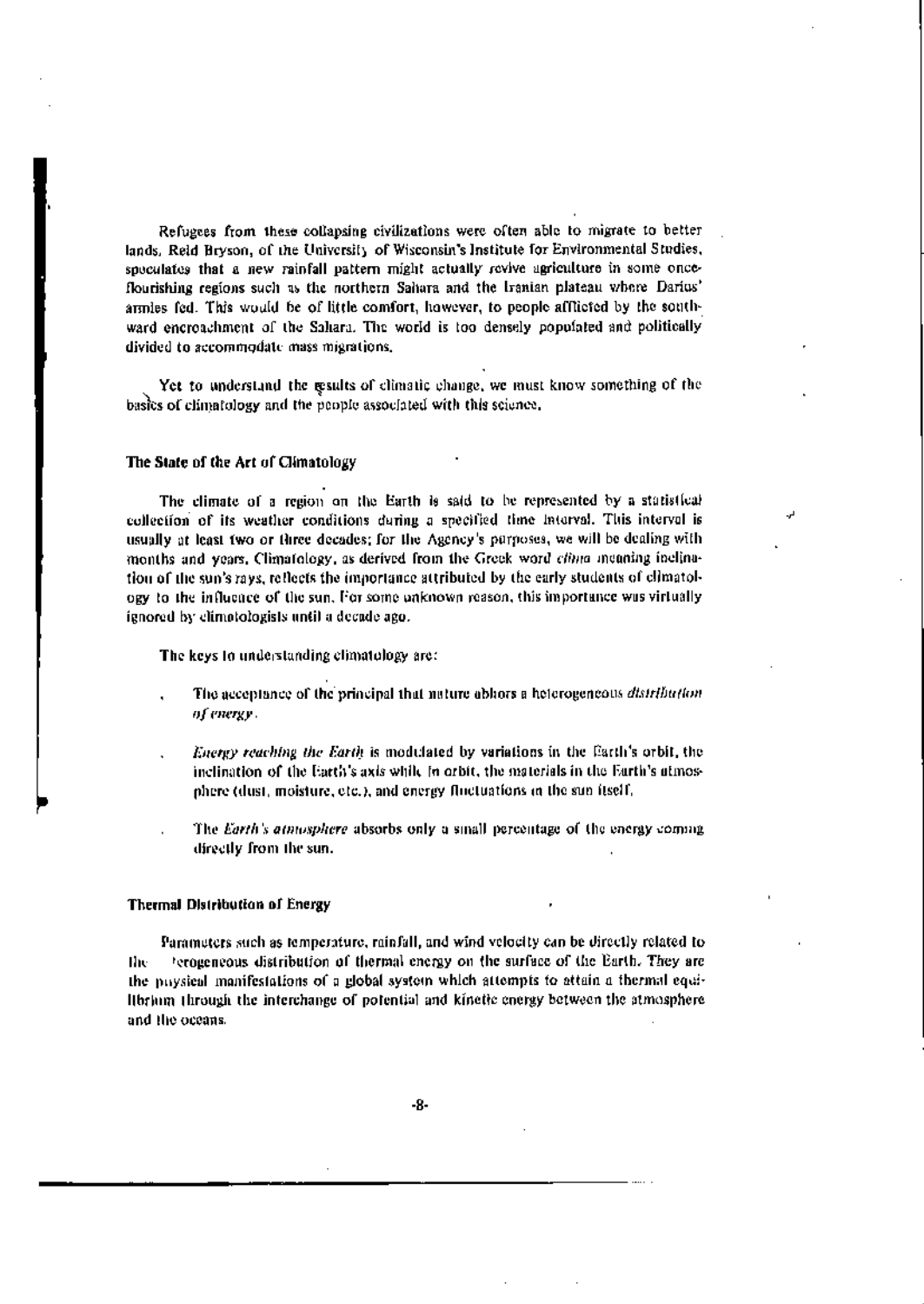#### **Energy Reaching the Earth**

There are two major reasons for the heterogeneous distribution of energy on the surface of the Earth:

Cloud formations

Surface albedo-ratio of energy reflected to energy received from the sun.

Each affects the amount of solar energy absorbed by the Earth.

The energy required for the physical processes taking place in the Earth-atmosphere-ocean system is almost totally provided by the sun. Each minute the sun radiates approximately 56 x  $10^{26}$  calorles of energy of which 2 x  $10^3$  calories per square centimeter per minute are incident upon our outer atmosphere. The exact amount of solar radiation that actually is incident depends upon the time of year, the time of day, and the latitude. Bare flarth absorbs and transforms approximately 75 percent of all visible light impinging upon it. The remainder of the energy is reflected back into space.

Figure 1 depicts the atmospheric energy as it is received from the sun. The surface of the Earth, heated by the absorption of visible or short-wave solar radiation, converts this energy to thermal or long-wave radiation which, in turn, convectively and conductively heats the atmosphere.

In a typical region of scattered clouds 2 percent of the incident visible solar energy is absorbed in the stratosphere. Fifteen percent of the remaining energy is typically absorbed in the troposphere and converted to thermal energy.

Forty-seven percent of the visual radiation eventually reaches the surface-31 percent directly and 16 percent through atmospheric diffusion. Note that 36 percent of the original energy is reflected back into space -23 percent from the tops of clouds, 6 percent through diffusion in the troposphere, and 7 percent from the surface.

It is not obvious how the Earth maintains its energy balance. The Earth's surface absorbs about 124 kilo-langleys of solar radiation each year. Energy per unit area is expressed in langleys (ly) or kilo-langleys (kly). One langley is equivalent to I calorie per square centimeter. The Earth effectively radiates 52 kly of long-wave energy to the atmosphere. The difference between incoming and outgoing radiation is 72 kly which is the net energy balance. The global radiation balance is zero averaged (approximately) over the year, but it will not equal zero either seasonally or annually in a given latitude zone,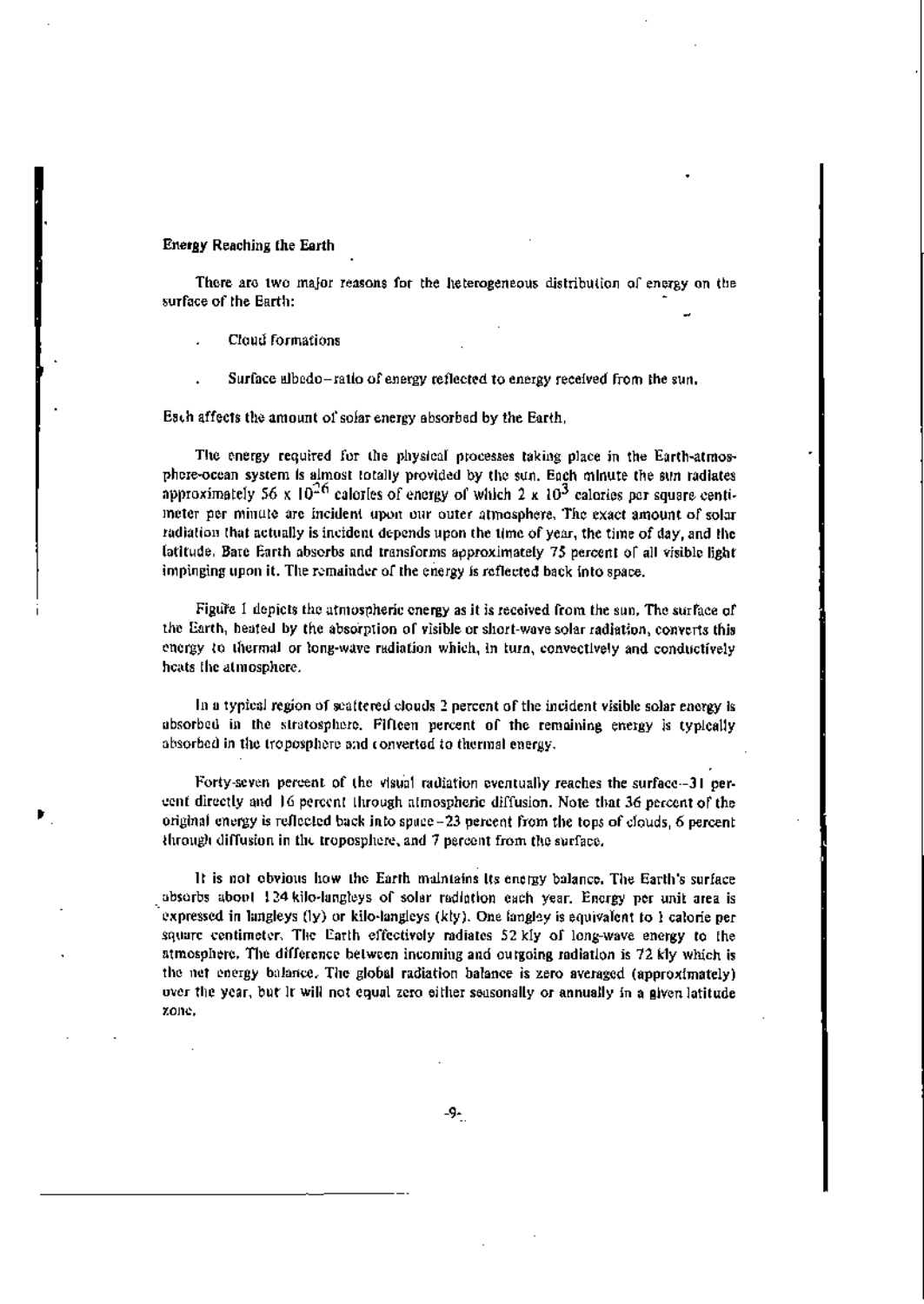

k

Figure 1. Atmospheric Energy<br>(in percent)

 $-10-$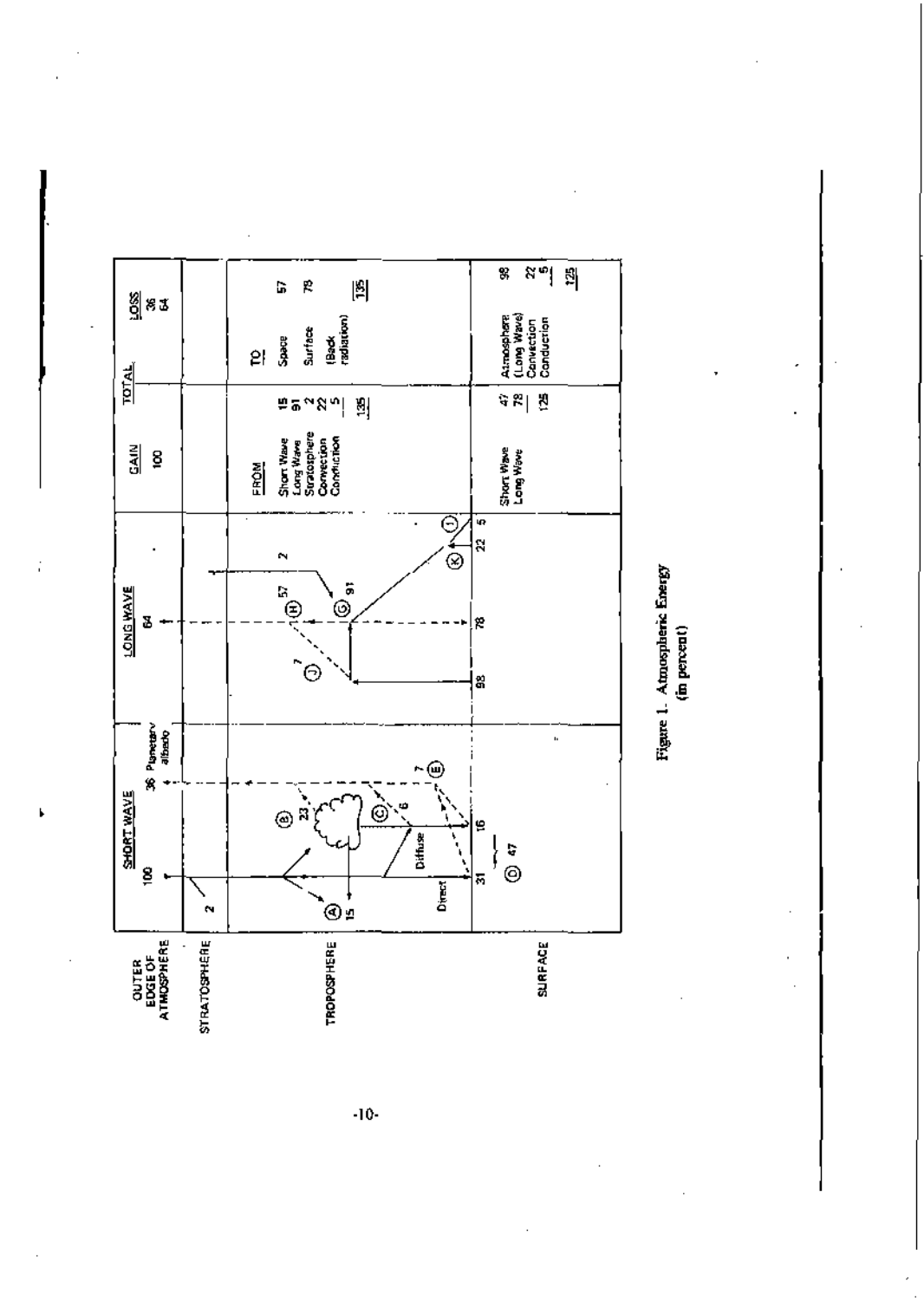The atmosphere is uniformly a radiative heat sink at all latitudes, while the Earth's surface-except near the poles-is a heat source. Energy must therefore be transforted from the surface to the atmosphere to keep the surface from warming and the atmosphere from cooling. The vertical heat exchange occurs mainly by evaporation of water from the surface (heat loss) and condensation in the atmosphere (heat gain) and by conduction of sensible heat from the surface and turbulent diffusion into the atmosphere (convection).

An example of energy balance is represented in Figure 1, The atmosphere can galor energy from a variety of sources. The troposphere gains 15 percent of its thermal energy (hrough direct conversion of visual energy to thermal energy. Of the black body (thermal) radiation from the Earth's surface (98 percent), 91 percent is partially absorbed in the atmosphere, and the remaining 7 percent is radiated into space. The stratosphere provides an additional 2 percent to the troposphere; convection (22 percent) and conduction (5 percent) account for about 27 percent.

The surface, then, has two sources of energy, It gains 47 percent in visual-to-thermal energy transformation and 78 percent in back radiation. The surface loses 98 percent to the atmosphere through long (infrared) waves, and 22 percent through convection and 5 percent through conduction. The gains and losses in the atmosphere-surface system are time dependent.

A layer of clouds, snow and ice can reflect 80 to 90 percent of the visible light back into space. Because climate depends primarily upon the amount of solar radiation that is absorbed by the Earth and atmosphere, albedo becomes important. Albedo is the ratio of the energy received from the sun and reflected by the Earth. The greater the albedo, the colder the Earth.

Clouds can serve to moderate whatever climate trend is under way: if the Earth's surface temperature climbs for whatever reason, more water evaporates and may rise to form more cloud cover. This increases the albedo and lowers the rate of heating, Ice and snow, on the other hand, provide positive feedback; if the average year-round temperature decreases, the extent of lee and snow coverage increases and reflects more of the incoming canlight back to space. The result is to lower the rate of heating still more, particularly in the regions closest to the poles.

There is yet another contsibutor to the planet's albedo--alrborne particles, particularly the extremely fine dust particles that have been carried too high in the atmosphere to be washed out by precipitation. Many of these particles remain aloft for months or years. Thus, a heterogeneous distribution of clouds may eventually cause a heterogeneous distribution of thermal energy around the Earth,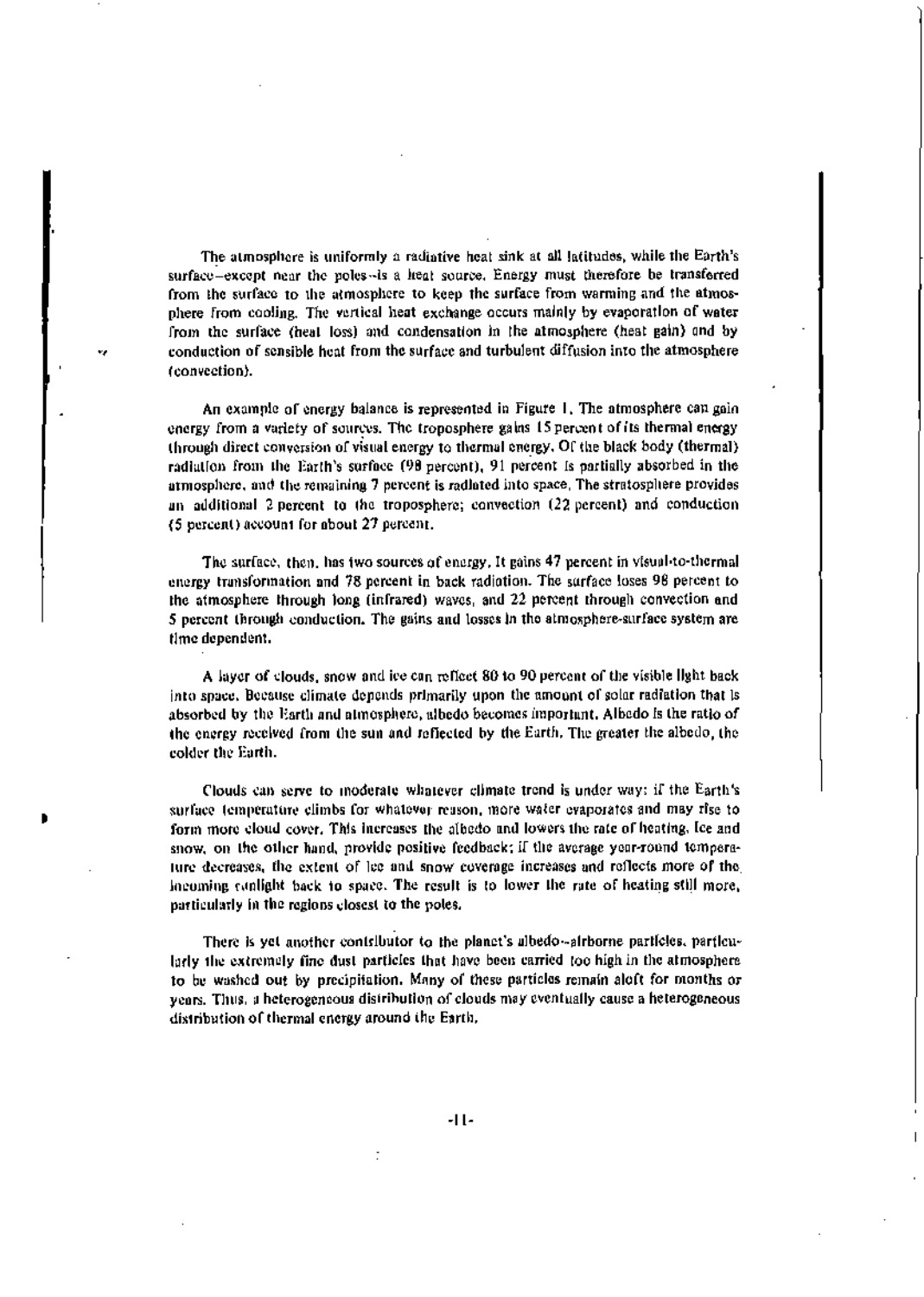#### **Earth's Atmosphere**

as≌

Many mechanisms are employed by the Earth to bring itself into thermal equilibrium, When thermal radiation from land surfaces heats the air directly above it, the rising air causes a change in the local atmospheric pressure. The spinning of the Earth and the resultant pressure differentials are physically manifested by the gaseous currents known as "wind." Thermal radiation from the Earth also causes the evaporation-condensation cycle that forces moisture from land and ocean sources to enter the atmosphere (Figure 2). Thus, the atmosphere becomes one of the major means of equalizing the thermal energy distribution around the world,

For evaporation to occur, both a driving force and a source of energy in the transformulion phase are required. Rudiation is the main energy source. In the presence of an adequate supply of energy, most precipitation evaporates before it has a chance to run off. The occurs lose more water by evaporation (84 percent) than they gain by precipitation (77 percent). The deficit is made up by run off from the continents (7 percent) over which precipitation exceeds evaporation.

The oceans provide about 84 percent of global evaporation, while the continents provide the remaining 16 percent. The change of phase from a liquid state to a vapor requires that energy be provided to overcome the intermolecular attractions between water molecules. The latent heat required to evaporate one gram of water at  $0^{\circ}$ C. is 600 calories. Condensation is responsible for releasing this energy. Thus the 7 percent horizontal advection of water vapor to the land mass contributes significantly to the tranger of energy to the continents. The normal dynamic movement of air and vapor masses is continuously directed at the equalization of energy in the oceans as well as fand masses.

Since 80 percent of the Barth's surface is water, principally the oceans, it would seem reasonable that mechanisms had to exist in the occans to offset the heterogeneous distribution of thermal energy. Throughout all the major oceans, great currents of water flow between energy sinks and sumps. The winds created by the ocean's radiated energy form atmospheric tides. As an example, the greatest mass of water on the Earth-the Pacific Ocean is constantly depressed one meter on the east side as compared with the west due to an atmospheric pressure anomaly

Figure 3 shows that the most dangerous effect of the global cooling trend has been a change in atmospheric circulation and rainfall. The change centers on the behavior of the circumpolar vortex, the great cap of high-altitude winds revolving about the poles from west to east. The broad band across the Northern Hemisphere marks the approximate southern edge of the wind system as it was during the summertime in the early 1960s, Its southern edge determines the location of the prominent high-pressure regions, indicated here by narrow clockwise-spiraling arrows representing winds flowing outward. The highs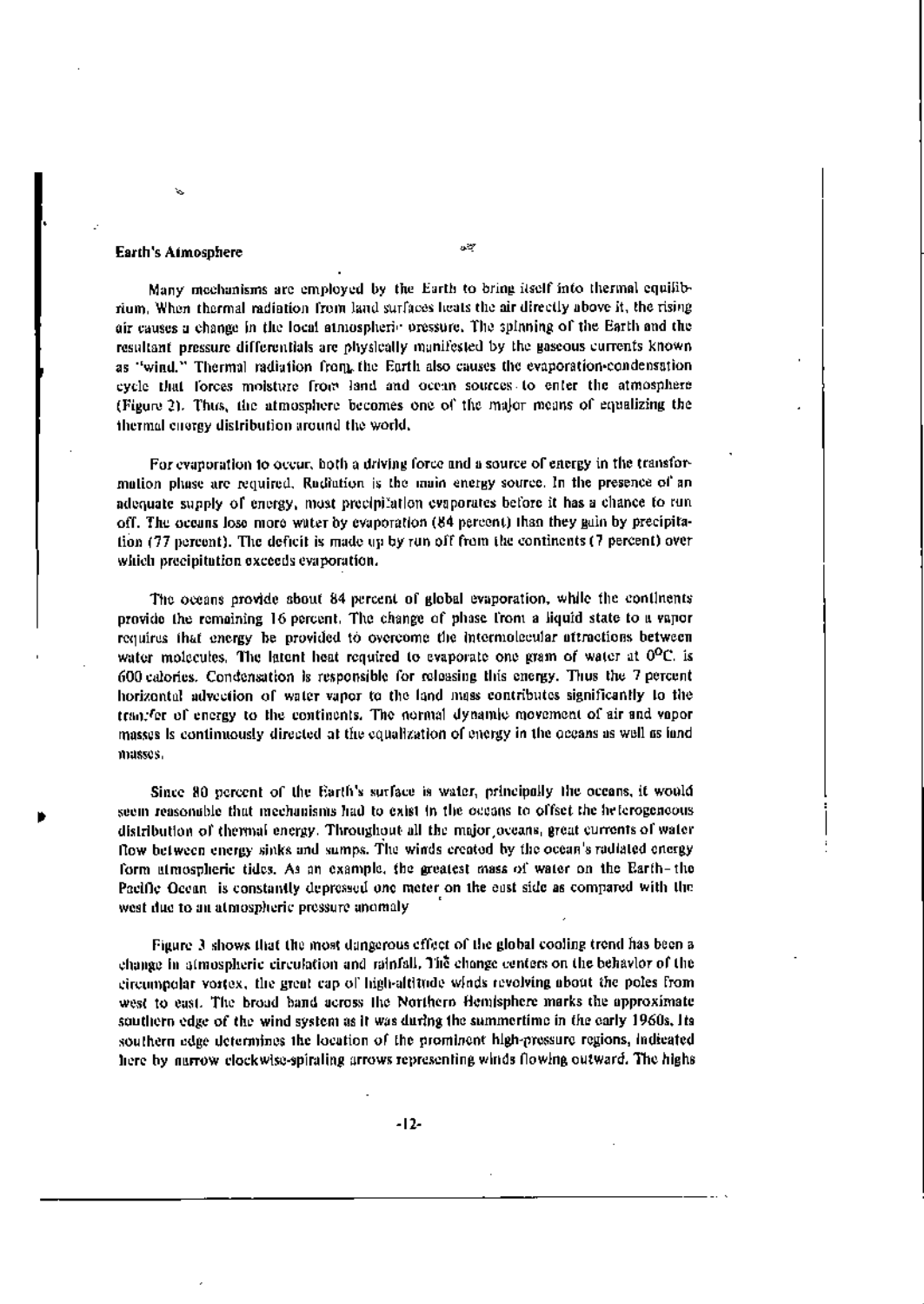

k,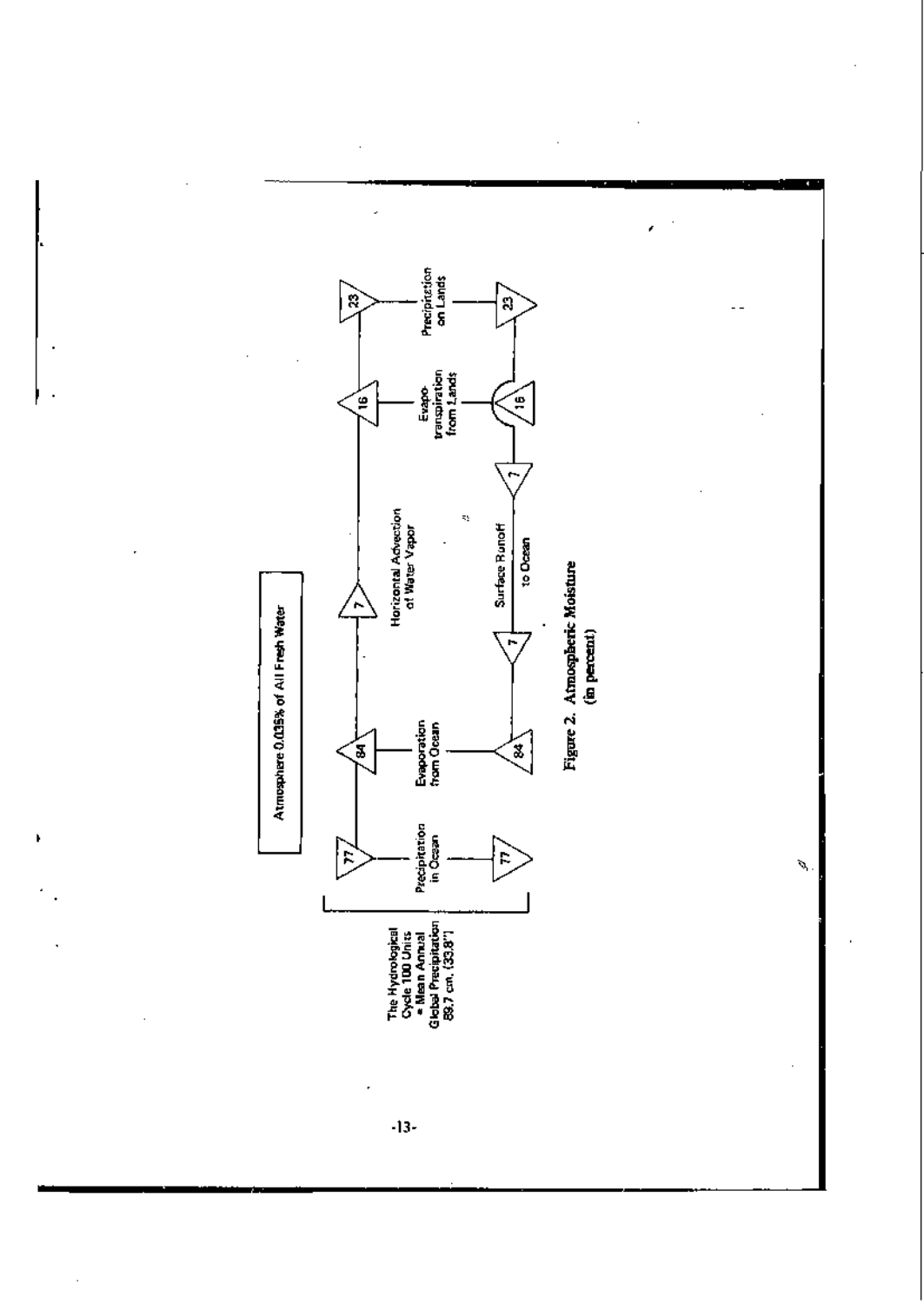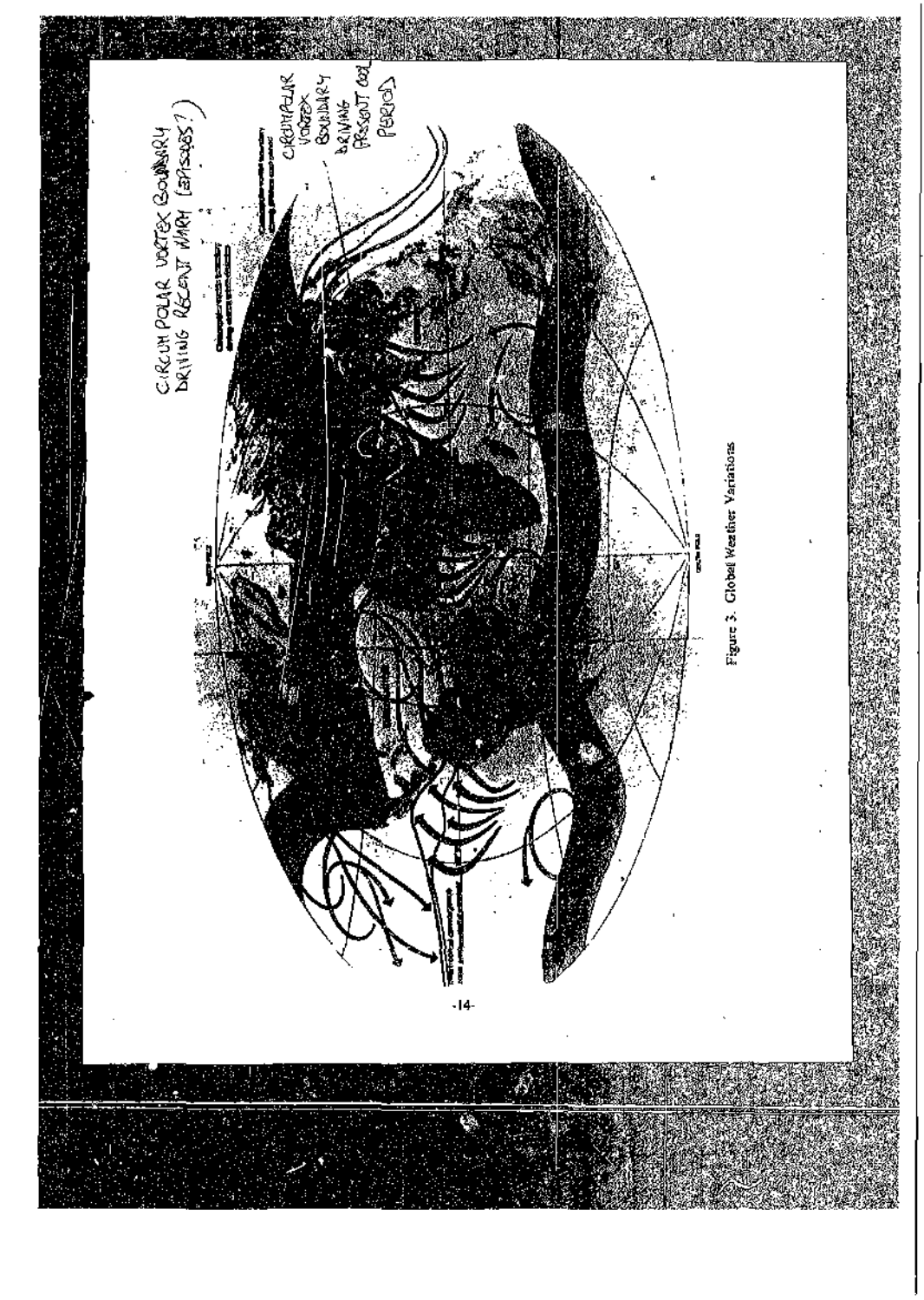result from dry winds that descend after traveling at high altitudes from the equator. They created the world's great deserts and determine the northern limit of penetration by rain-bearing summer monsoons (indicated by heavy, northward-trending arrows), The limit is known as the "intertropical convergence zone."

Because of the global cooling trend, the lower edge of the circumpolar vortex has in recent years stayed farther south during the summer, in the position shown by the smaller band near the equator. It has kept the high pressure zones farther south too, blocking the monsoons out of regions where they are vital to the sarvival of hundreds of millions of people. At the same time, the vortex's semistationary wave patterns have altered, affecting rainfall patterns in temperate regions and making the climate more variable. The deeper wave over the U.S., for example, is believed responsible for recent cold winters in the West and mild ones in the East. The West has been subjected to north winds; the East, the return flow. Although some evidence exists that the cooling trend has affected wind patterns in the Southern Hemisphere as well, weather statistics are scanty.

#### Current Approaches to Climatology

There are three basic schools or philosophies of climatology. The first is centered around Professor H. H. Lamb, who is currently the Director of the Climatic Research Unit at the University of East Anglia in the United Kingdom. This school contends that if a climatologist is to project future climates, he must understand what has occurred in the past. The second is characterized by Dr. Joseph Smagorinsky, who is the Director of the Geophysical Ptutd Dynamics Laboratory at Princeton University. This center believes that a complete understanding of atmospheric circulation is sufficient for climatic forecasting, The third is best represented by Dr. M. I. Budyko, an eminent Soviet climatological theoretician. He pursues the hypothesis that an understanding of the total distribution of thermal energy is necessary for climatic forecasting.

The Lambian school is based on the establishment of climatic statistical trends. A great deal of effort has been expended by the followers of this philosophy in quantifying the qualitative descriptions provided by historical sources (ancient court scribes, ship's logs, and scholars). Their reconstruction of ellmatic conditions has reached back 5,000 years. This particular approach was almost totally dependent upon man-made records. In recent years, the use of geophysical indicators such as tree rings, sedimentary deposits, and Aretic ice layering has added substantially to the global data pool,

Unique setentific methods have been developed which allow the climatologist to determine the historical (ntensity and distribution of solar radiation and precipitation on a worldwide bases. Before these developments, it was necessary for the scientist to inforclimatic variability based on many indirect factors. Though this work is still quite incomplete, preliminary reports by Dr. John Imbrie (Brown University) have provided a fascinating portrayal of the Earth's elimatology over the last 50 million years.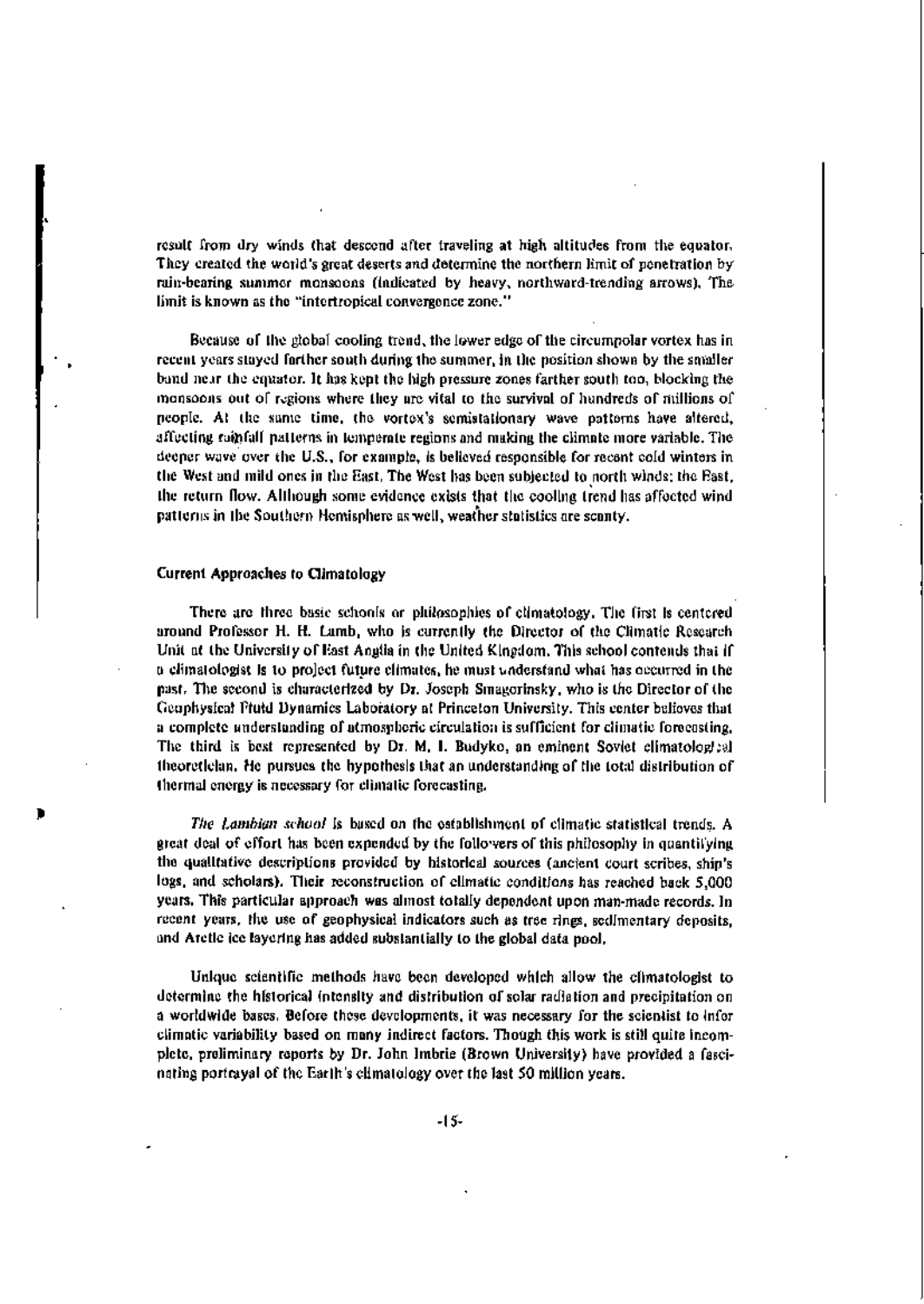Corrent evidence indicates that the continental areas which were once in the tropical climatic regions of this planet, for some reason, underwent a rapid climatic change. Beginning approximately 20 million years ago (miocene period), large climatic variations characterized by what is known as the lee Ages began to make appearances. Dr Imbrie's group has been able to establish that these Ice Ages are cyclic in nature and consist of approximately a 90.000-year glacial period followed by a relatively brief warming peak for 10,000 to 12,500 years, called the interglacial periods. Thus, as we see in Figure 4 based upon a sample space of 20 million years, this rather narrow period of the interglacial span is a consistent feature.

Investigations indicate interglacial periods never extended beyond 12,500 years nor has the period ever been less than 10,000 years (Figure 5). The glacial periods may be characterized by inrge continental lcc sheets that extended across vast regions of Europe, North America, and Asia, This phenomena is well documented on the North American continent and came to an end approximately 10,000 years ago. The present interglacial era is characterized by a thermal maximum which occurred about 5,000 to 3,000 B.C. During this time, many major descris in the world - as we know them—were formed, such as the Sahara, the Arabian, and great Mongolian deserts.

Climate change at the end of these interglacial time periods is rather sharp and dramatic. Excellent historical evidence oxists from areas on the European plains which once were oak forests and wore later transformed into poplar, then into birch, and finally into tundra within a 100-year span, Thus, the researchers of the CLIMAP group (CLImatic MAPing) hypothesize that the change from an interglacial to glacial time period could take place in less than 200 years. An example of rapid climatic changes are the remains of frozen mestodons completely preserved in Siberian and North American ice packs.

Scientists are confident that unless man is able to effectively modify the climate, the northern regions, such as Canada, the European part of the Soviet Union, and major areas in northern China, will again be covered with 100 to 200 feet of ice and snow. That this will occur within the next  $2,500$  years they are quite positive; that it may occur sooner is open to speculation.

The Smagorinsky-lan school of climatology is based upon the meteorologist's attempts to extend the predictive capabilities of the equations of fluid motion. Meteorology deals principally with the forecasting of atmospheric pressure differentials and the propensity for given patterns to result in rain, snow, ice, high winds, etc. It does not take into account solar or Earth radiation nor hydrological (i.e., evaporation) variables.

Since the availability of serial, numerical computers in the latter half of the 1940s, the meteorologist has developed a system of models to predict near-term atmospheric variations. The basic tool employed by this group is the General Circulation Model. These

 $-16-$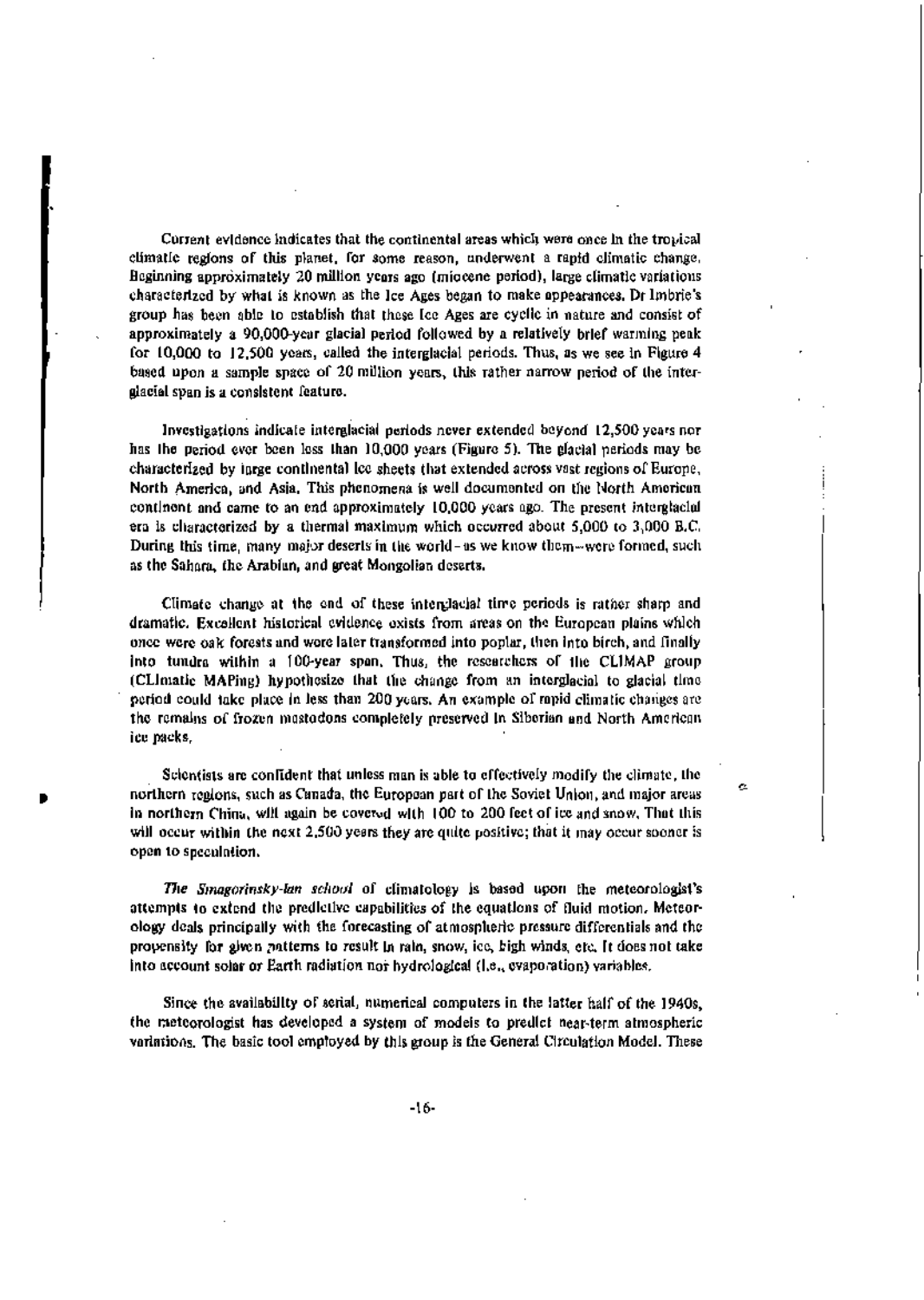



 $\ddot{\phantom{a}}$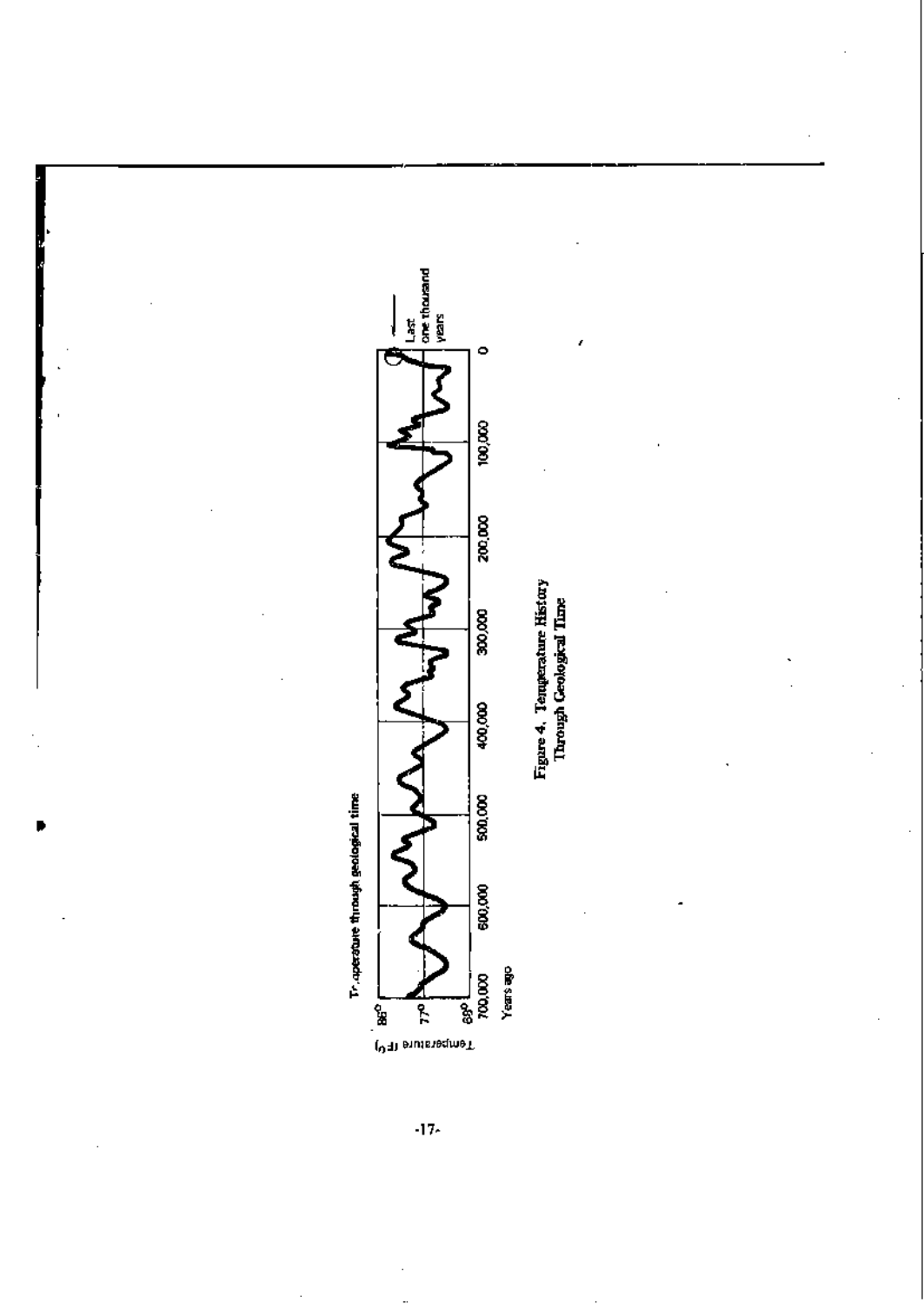

Air temperatures in the lowlands of central England. Trends of the supposed 1000-year and 100-year averages since 10,000 B.C. (the latter calculated for the last millennium) (after Lamb, 1966). Shaded ovals indicate the approximate ranges within which the temperature estimates lie and error margins of the radiocarbon dates. Note that the pre-boreal phase begins about 8300 B.C. following the end of the Glacial Period.

# **Figure 5. Climate Variation** in Central England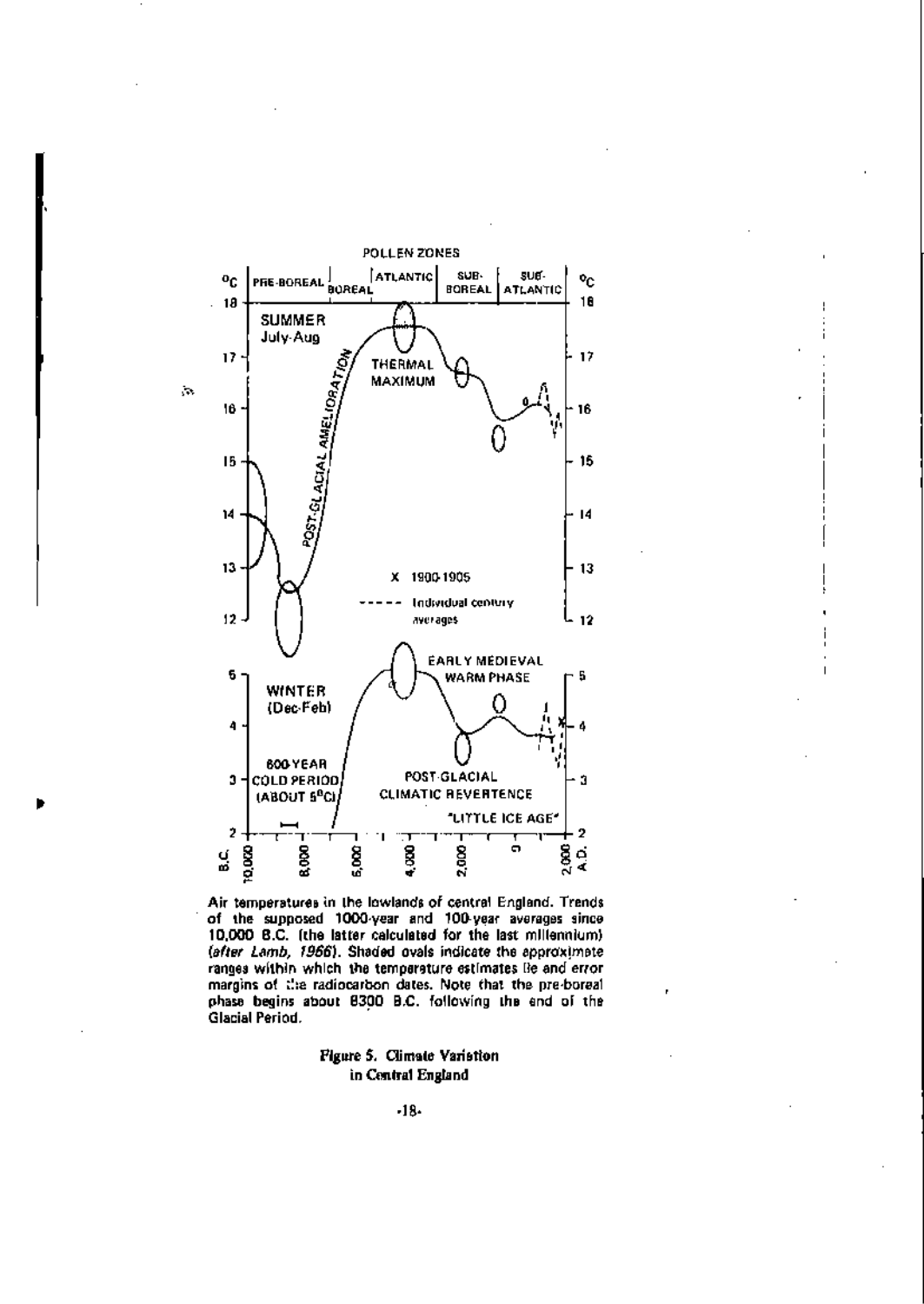models describe the effects of large-scale atmospheric motion and are treated explicitly by numerical integration. For almost 30 years the meteorologist has tried unsuccessfully to extend his predictive capability past a 24-hour forecast. The Smagorinsky-ian approach, however, is the currently accepted methodology within the United States Government and receives more than 90 percent of all the research and development funding available therein.

ÿ,

The Budyko-ian school is based upon the theoretical work of Dr. M. I. Budyko, who is associated with the Global Meterological Institute in Leningrad, The basis of this approach to the climatological problem is Dr. Budyko's 1955 paper entitled, "The Heat Balance of the Earth's Surface." This paper advances the hypothesis that all atmospheric motions are dependent upon the thermodynamic effect of a nonhomogeneous distribution of energy on the Earth's surface. Though this work originally met with opposition from the world's meteorologists, it is now accepted as a more reasonable basis for developing a successful climatic prediction model. The earlier, simplistic explanation of climate was basically Budyko-lan,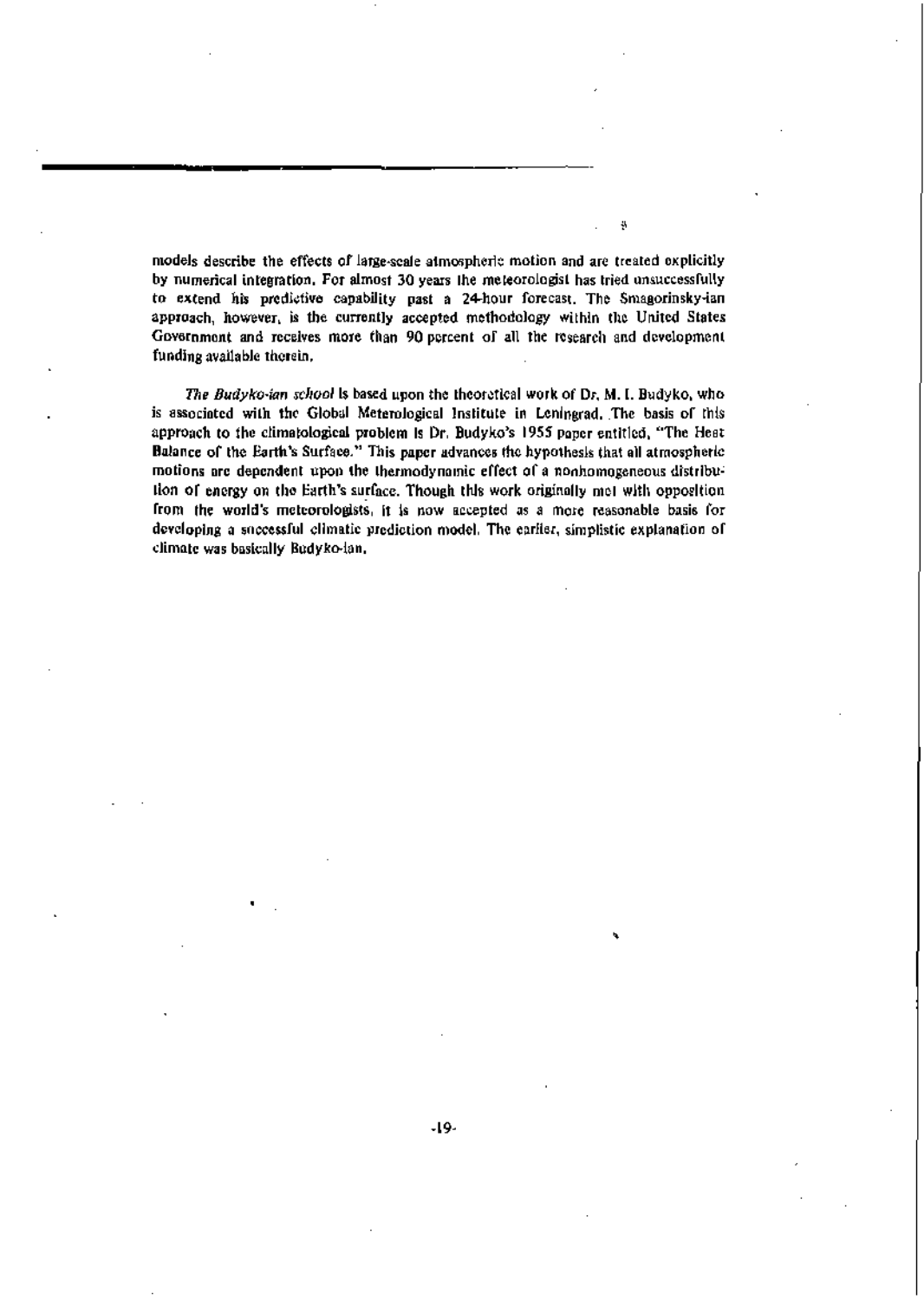## **RECENT MILESTONES**

Explanation of the selentific phenomena and elaboration of the three methodological schools provide a background for more recent developments-developments which have more relevancy to requirements as they might emerge in the Intelligence Community. The University of Wisconsin's work appears to be providing the cohesion for continuing research in this area.

#### The Wisconsin Study

The University of Wisconsin was the first accredited academic center to forecast that a major global climatic change was underway. Their analysis of the leelandic temperature data, which they contend has historically been a beliwether for northern hemisphere elimatic conditions, indicated that the world was returning to the type of climate which prevailed during the first part of the last century (Figure 6). This climatic change could have far-reaching economic and social impact. They observed that the climate we have enjoyed in recent decades was extremely favorable for agriculture. During this period, from 1930 to 1960, the world population doubled, national boundaries were redrawn, the industrial revolution became a worldwide phenomenon, marginal lands began to be used in an effort to feed a vastly increased population, and special crop strains optimally sulted to prevailing weather conditions were developed and became part of what was called the "green revolution."

The climate of the 1800s was far less favorable for agriculture in most areas of the world. In the United States during that century, the midwest grain-producing areas were cooler and wetter, and snow lines of the Russian steppes lasted for longer periods of time. More extended periods of diought were noted in the areas of the Soviet Union now known as the new lands. Moreover, extensive monsoon failures were common around the world, affecting in particular China, the Philippines, and the Indian subcontinent.

The Wisconsin analysis questioned whether a return to these climatic conditions could support a population that has grown from 1.1 billion in 1850 to 3.75 billion in 1970. The Wisconsin group predicted that the climate could not support the world's population since technology offers no immediate solution. Further, world grain reserves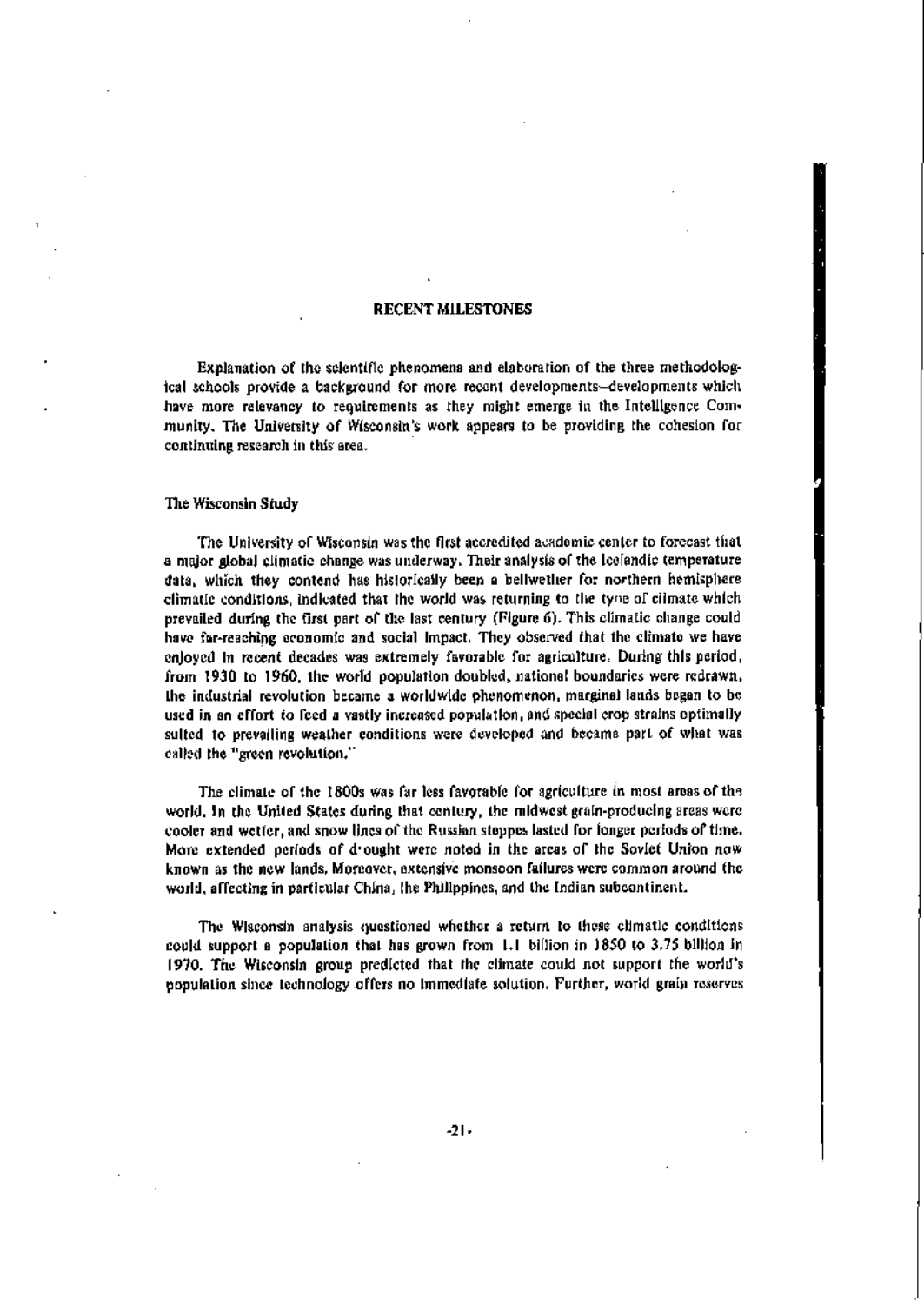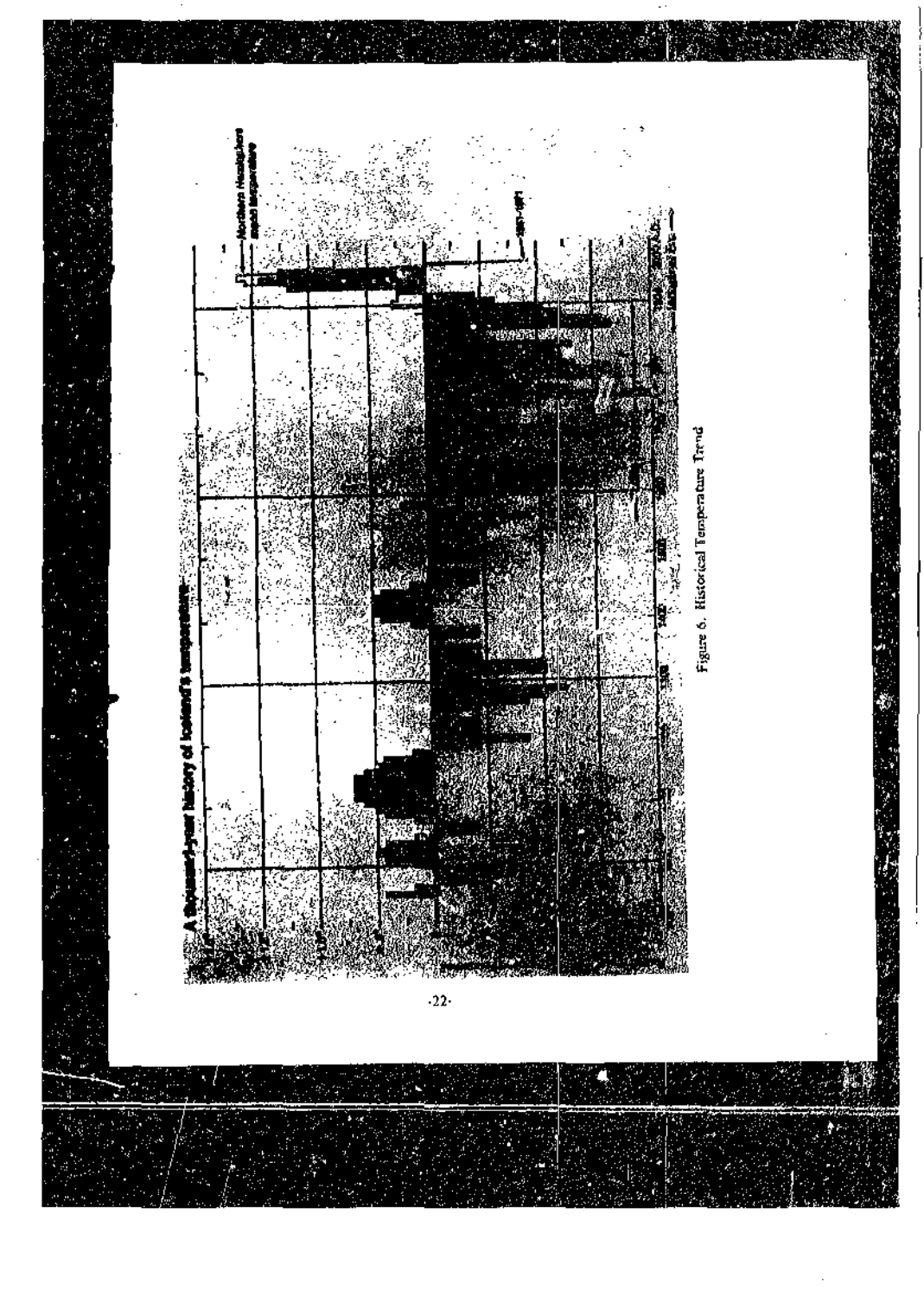currently amount to less than one montls; thus, any delay in availability of supplies implies mass starvations. They also contended that new crop strains could not be developed overnight, and marginal lands would be less suited or perhaps unsuited to agricultural production. Moreover, they observed that agriculture would become even more energy dependent in a world of declining resources. Their "Food for Thought" chart (Figure 7) conveys some idea of the enormity of the problem and the precarious state in which most of the world's nations could find themselves if the Wisconsin forecast is correct.



6<sup>0</sup> Annuel temperature centigrade

Figure 7. Food for Thought

l,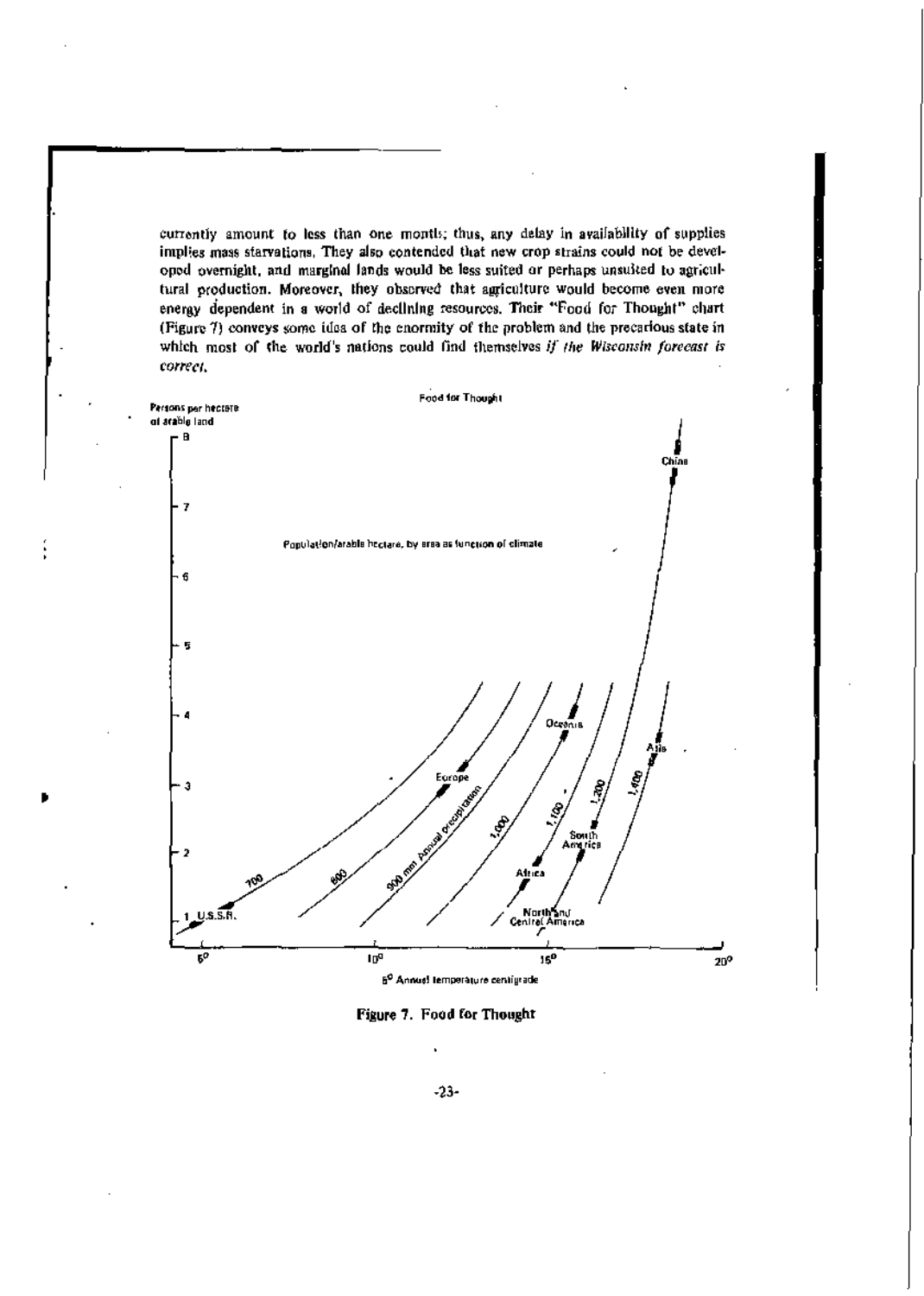As an example, Europe presently, with an annual mean temperature of  $12^{\circ}$ C, (about 53ºF.), supports three persons per arable hectare. If, however, the temperature declines 1<sup>o</sup>C, only a little over two persons per hectare could be supported and more than 20 percent of the population could not be fed from domastic sources. China now supports over seven persons per arable hectare; a shift of 1<sup>o</sup>C, would mean it could only support four persons per hectare -a drop of over 43 percent.

A unique aspect of the Wisconsin analysis was their estimate of the duration of this climatic change. An analysis by Dr. J. E. Kutzbach (Wisconsin) on the rate of climatic changes during the preceding 1600 years indicates an ominous consistency in the rate of which the change takes place. The maximum temperature drop normally occurred within 40 years of Inception. The earliest return occurred within 70 years. (Figure 8). The longest period noted was 180 years.



During a New Climatic Era

÷,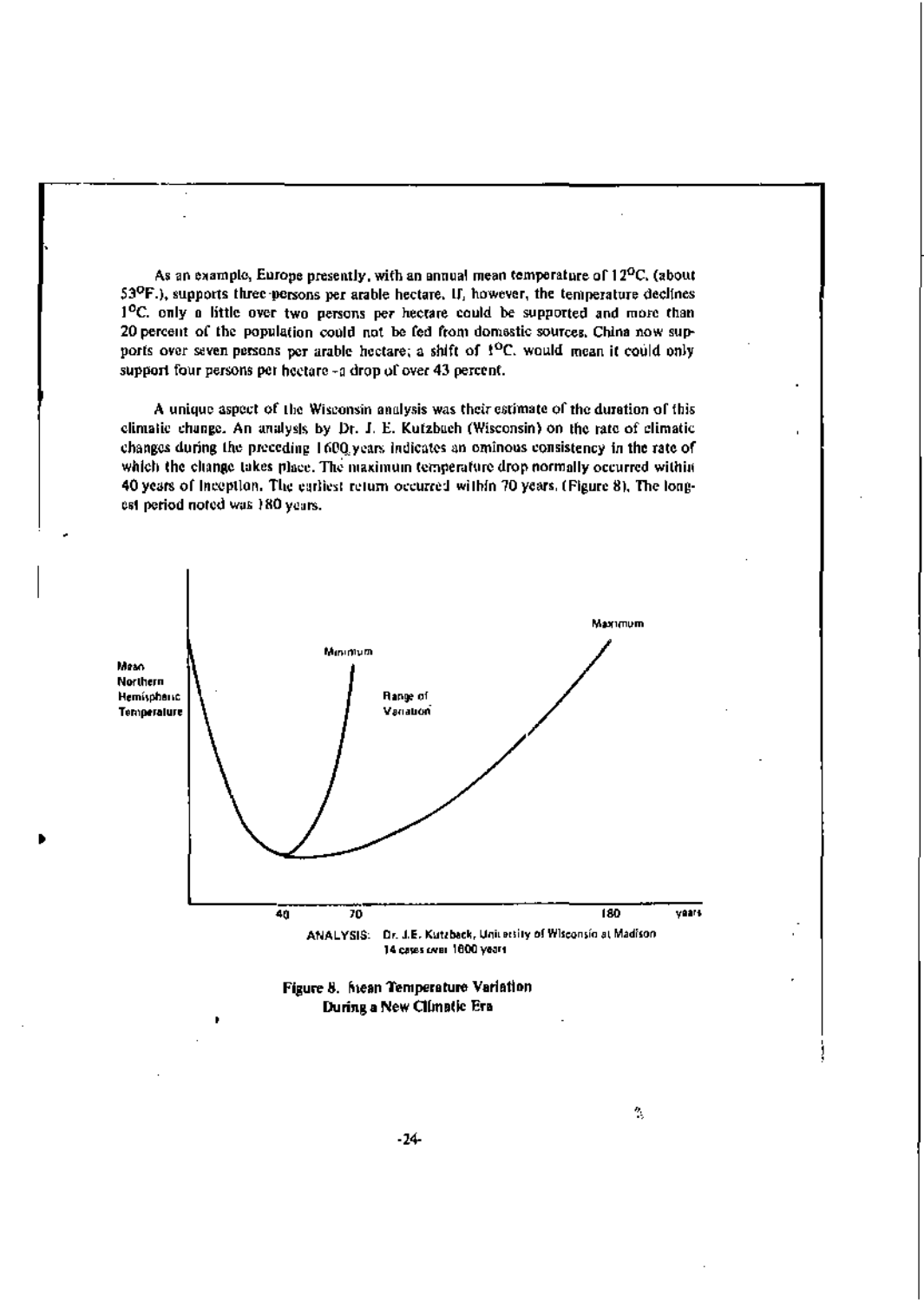The study of the impact of climatic change on past and present cultures has been a cooperative venture between the social scientist, the historian, and the climatologist. It has been shown (Figure 6) that over the last 10,000 years there have been many climatic changes of regional and global significance. Detailed descriptions exist showing how these climatic changes affected the people of these regions. The Wisconsin forecast suggests that the world is returning to the climatic regime that existed from the  $1600s$  to the 1850s, normally, called the neo-boreal or "Little Ice Age." (This climate was physically characterized by broad strips of excess and deficit rainfail in the middle latitudes and extensive failure of the monsoons.) The political, historical, and economic consequences of this climatic era have heretofore been masked by the historian's preoccupation with the technical progress. We have recent evidence of this type of faulty analysis which has persuaded the modern agroeconomist that man's agricultural growth during the last 40 years was only due to technology and not the agro-climatic optimum of that period.

During the last neo-boreal era great segments of the world population were decimated, The great plagues of Europe, India, Africa, and Russia that occurred during this period could have been the direct result of starvation and malnutrition, in the past year data from the Sahel, Ethiopia, and India indicate that for each death caused by starvation, ten people died of epidemic diseases such as smalipox and cholera. Bodies weak from hunger are easy prey to the normal pathogenic enemies of man,

The governments and people of northern Europe once struggled to survive in an environment of persistent crop failure and declining population. On the other hand, Spans, Portugal, and Italy enjoyed a golden age. Their climate assured them of a reliable base for food production. The German states, Russia, the other Slavic nations, and to a certain extent even hingkind and France, lived in the twillight of permanent winter.

 $\mu$  or 250 years most of the world suffered major economic and political unrest which could be directly or indirectly attributed to the elimate of the neo-boreal era. The great potato famine of 1845 in Ireland was the last gasp of the "little ice age." Yet for every death in freland there were (c)) in the Asian countries.

What would a return to this climate mean today? Based on the Wisconsin study, it would mean that India will have a major drought every four years and could only support three-fourths of her present population. The world reserve would have to supply 30 to 50 million metric tons of grain each year to prevent the deaths of 150 million indigns. China, with a major famine every five years, would require a supply of 50 million metric tons of grain. The Soviet Union would lose Kazakhstan for grain production thereby showing a yearly loss of 48 million metric tons of grain. Canada, a major exporter, would lose over 50 percent in production capability and 75 percent in exporting. Northern Europe would lose 25 to 30 percent of its present product capability while the Common Market countries would zero their exports.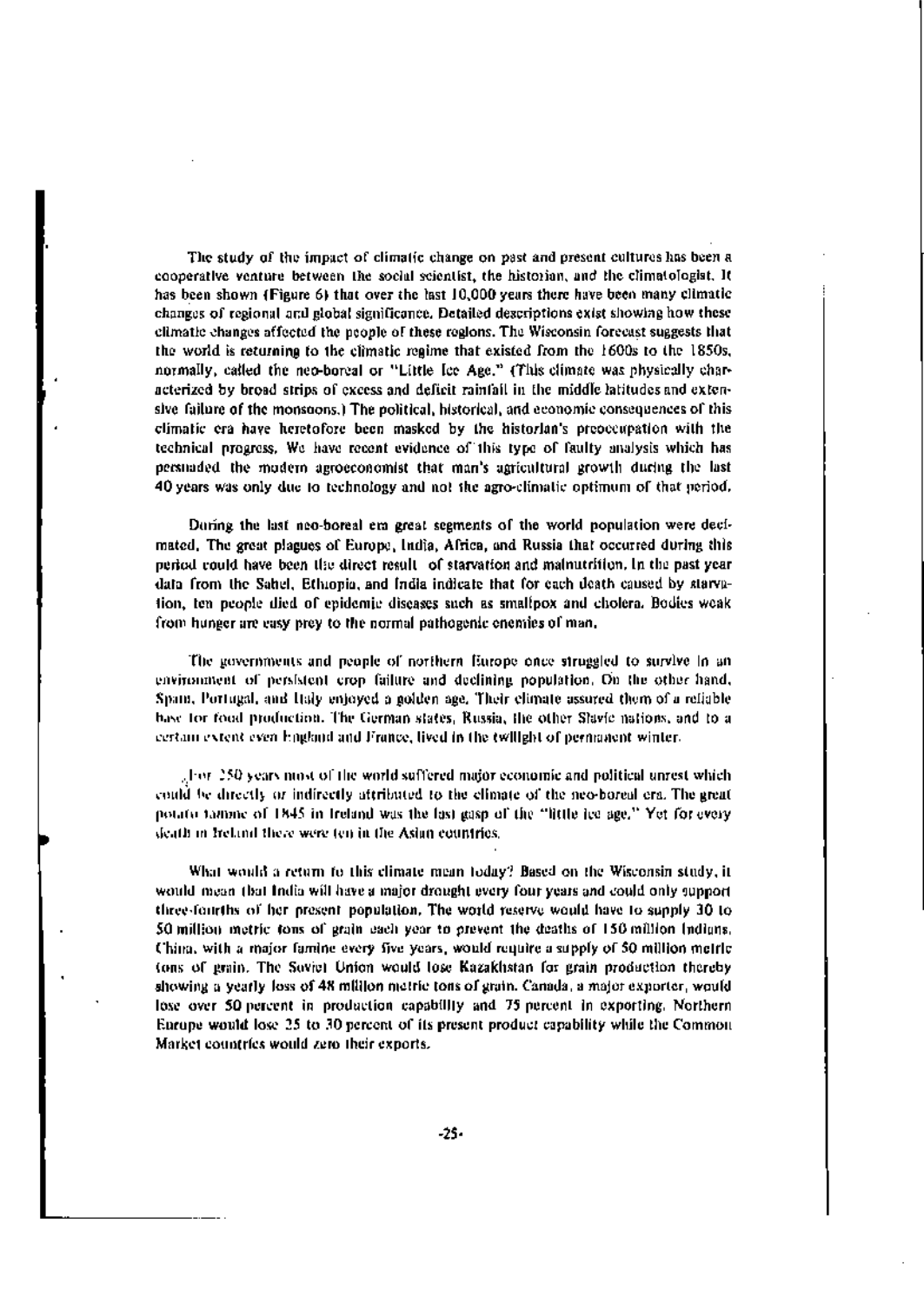#### People, Places and Approaches

A limited number of people within the United States are involved in climatological research. On the West Coast there are two significant groups. The first is under Dr. Larry Gates at the RAND Corporation in Santa Monica. Dr. Gates' work has been supported by ARPA and is theoretically Smagorinsky-ian. He has worked for three years under an ARPA grant utilizing basically the UCLA two-level General Circulation Model. Though the work has been theoretically interesting and has developed many new software capabilities, they have still not arrived at an operational system. Dr. Gates has been strongly Impressed by developments in the Budyko-lan school and is in the process of modifying their simulation programs to incorporate some of the more recent thermodynamic developments.

The Scripps Institution group at La Jolla, under the direction of Dr. John Isaacs, and more recently with the inclusion of Dr. Jerome Namals, has followed both the Lambian and Budyko-ian approaches to elimatological problems. Their main capabilities have been in the dovelopment of climatological observables. Dr. Isaacs' early work, which has been continued by Namais' research, was directed at the thermodynamic influence of the occans on world atmospheric circulation. At present, no pragmatic climatological forecasting is being pursued at Scripps.

The atmospheric sciences group at the University of Arizona is solidly Budyko-ian Dr. William Sellers who heads this group is one of the country's leading fechnicians in Budyko-ian methodology. His first published climatic model in 1968 was not well received by the Smagorinsky-lans or by the Budyko-lans within the world community. They did acknowledge, however, that it was the first pragmatic systematizing of this upproach. His latest model, developed in 1972, has fied a significant effect in crystalizing this whole philosophy and demonstrating a pragmatic elimatological model.

There are two climate groups in the midwest one being NCAR (National Center for Atmospherie Research) at Boulder, Colorado. Their efforts have been to explore highly disaggregated atmospheric models. The second group, at the University of Wisconsin, is under Reid Bryson and John Kutzbach, both mentloned earlier. Their work at Wisconsin represents the focul point for clim. 'ological research in the United States. They are the only people within the academic community in the United States that have a seasonal climatological forecasting system.

The eastern establishment, consisting of Princeton and the Massachusetts Institute of Technology, is primarily Smagorinsky-lan. They are basically NOAA-funded and, though primarily engaged in increasing the accuracy of meteorological forecasts, have attempted without success to provide climatological forecasting capabilities.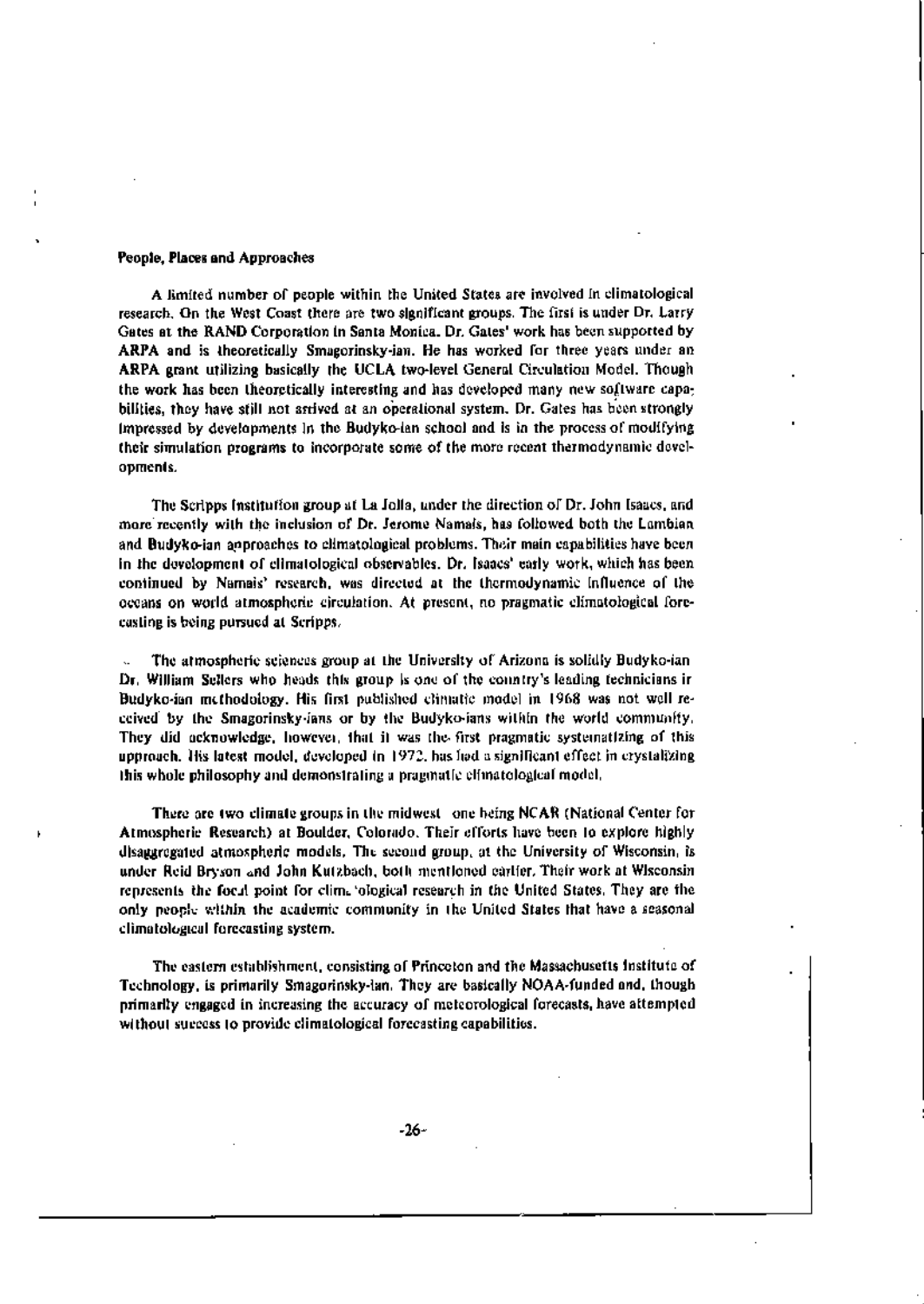In summation, the eastern schools have employed basically the Smagorinsky-ian principles in one way or another. The limitation of this approach, although not yet apparent to the establishment, is rapidly being abandoned by the academic community. The pragmatic capabilities of the Budyko-jans and the methodologies therein are quickly being absorbed by both the East and West Coast establishments. The Lambians and their primarily statistical approach are beginning to lose favor, but their development of historical climatological records has provided a vital service within the climatological community.

#### San Diego Conference

35

By the fall of 1973 the Office of Research and Development (ORD) had obtained sufficient evidence to alert the Agency analysts that forecasts of an ongoing global ellmate change were reasonable and worthy of attention. ORD also determined that it was feasible to begin the development of forecasting techniques and impact assessment. However, Agency analysis remained skeptical, noting that the mix of approaches (Wisconsin, Scripps, RAND, NCAR) and the scientific personalities pursuing them prevented a clear expression of what the recognized authorities were agreeing on.

To resolve these issues, the principal investigators representing the various research approaches convened in San Diego in April 1974 to discuss these three specific topics:

- The state of climatological forecasting: identification of elements of the methodology wherein there is some consensus, current trends in development, and new approaches.
	- Prospects for developing near-term applications of climatology to Agency interests.
- Recommendations for high- and low-risk approaches for long-range climatological models development.

For two days they argued, discussed, and defended their approaches to elimatic forecasting and the impact of elimatic change. By the second day a consensus was reached on the following fundamental issues:

- A global climatic change is taking place.
- We will not soon return to the climate patterns of the recent past.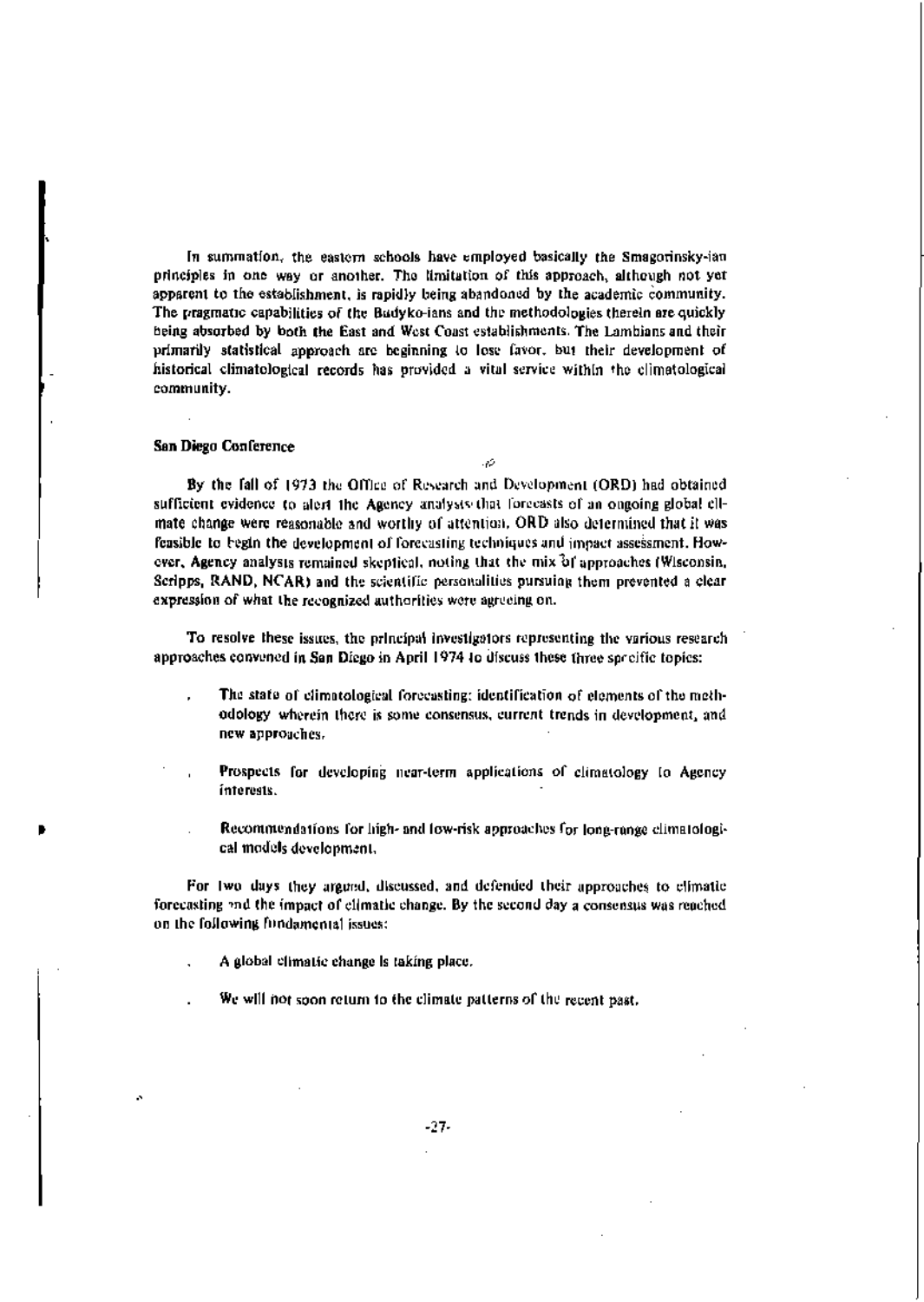For the future, there is a high probability of increased variability in a number of features of climate that are of importance to crop growth.

The most promising long-range (1-5 years) approach to climate forecasting appears to be the statistical synoptic approach. The consensus expressed caution in using these projections without an attempt to develop some physical understanding of the underlying weather-forcing mechanisms.

In general, the conference participants were skeptical of the prospects of making a one- to five-year forecast at this time, stating that only season-topeason forecasts were within the state of the art.

The conference participants unanimously recommended that the clear need for a long-range prediction dictated the establishment of an Operational Diagnostic Center charged with developing global forecasting techniques and for servicing the Government's needs for one-to-five year forecasts.

#### **National Climate Plan**

In the summer of 1973 the Wisconsin Plan for Climatic Research was presented to the National Security Council. NOAA and the National Science Foundation were requested to review this plan and to suggest how it should be implemented. The Wisconsin Plan stimulated activity in many agencies.

In the full of 1973 three agencies in the government became active in the development of climatic research plans: NSF, NOAA, and the National Academy of Sciences. The National Academy of Sciences established the Committee on Climatic Variation, chaired by Dr. Larry Gates. The committee members completed their recommendations for a Nutional Climatic Research Plun in June of 1974. This plan is presently under assessment by the National Academy of Sciences. Its final approval is expected late this year. Early in 1974, NOAA began developing a plan which would include a Center for Climatic and Environmental Assessment as suggested by preliminary recommendations from the National Academy of Sciences Committee. This plan would allow NOAA to respond rapidly to the needs of government agencies that are concerned with the impact of climatic factors on both a national and global scale.

In the spring of 1974, the Director of the Polar Studies Division of NSF developed a plan to establish a Center for Climatic Research as well as to provide funding to appropriate academic centers.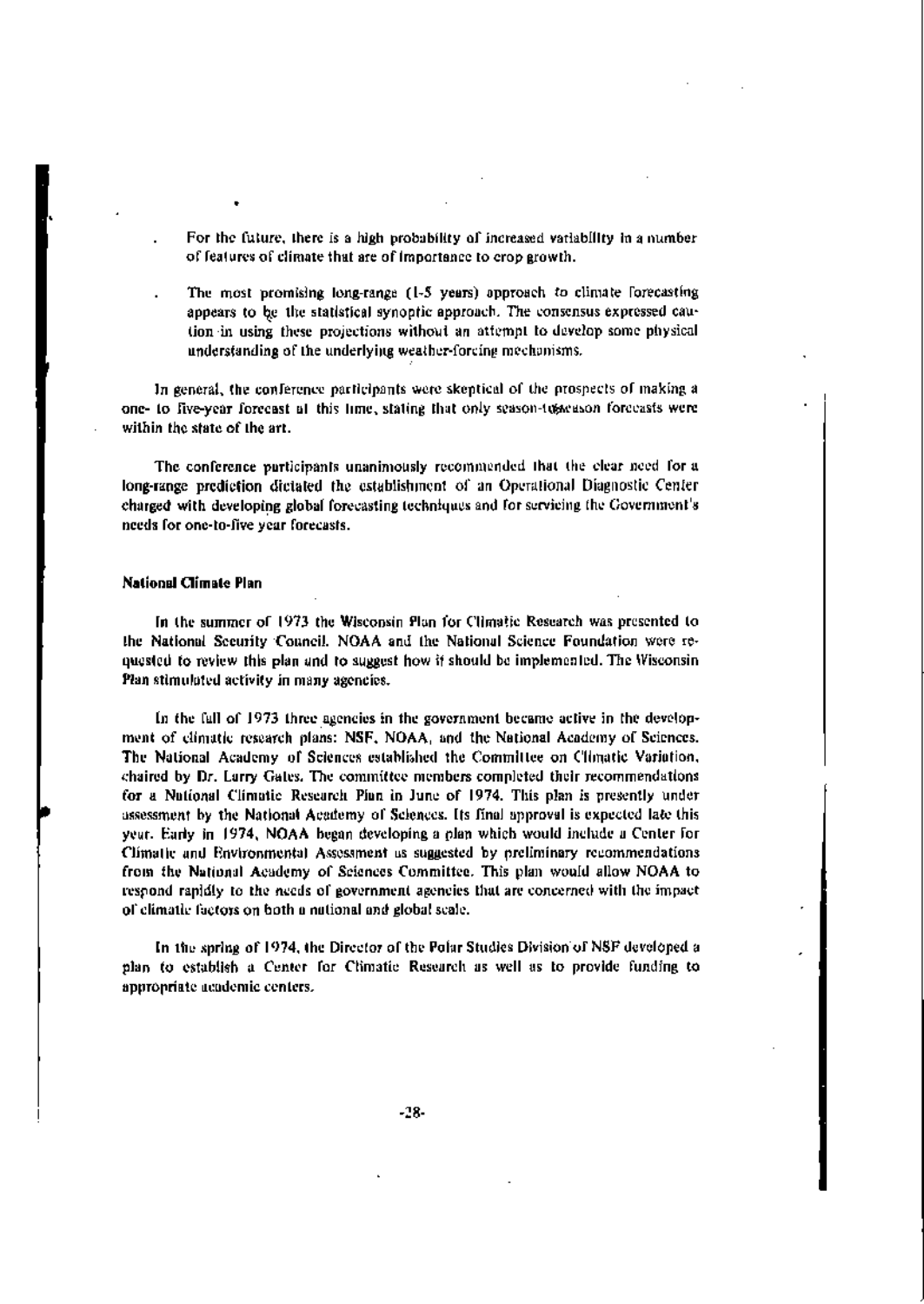Both of these plans have been incorporated into what is now called the National Climate Plan, NOAA would be rasponsible for developing methods for practical climate  $\mathcal{I}$  forecasting as well as developing techniques applicable for the assessment of national and international food production. NSF would provide support to responsible academic centers and establish a Center for Climatic Research. This Center would operate in a similar manner as the present National Centor for Atmospheric Research (NCAR) at Boulder, Colorado. The National Climatic Plan is presently under review by NOAA and the NSF. They expect to seek approval from the Office of Management and Budget in the fall of 1974 for PY 76 program funding.

ł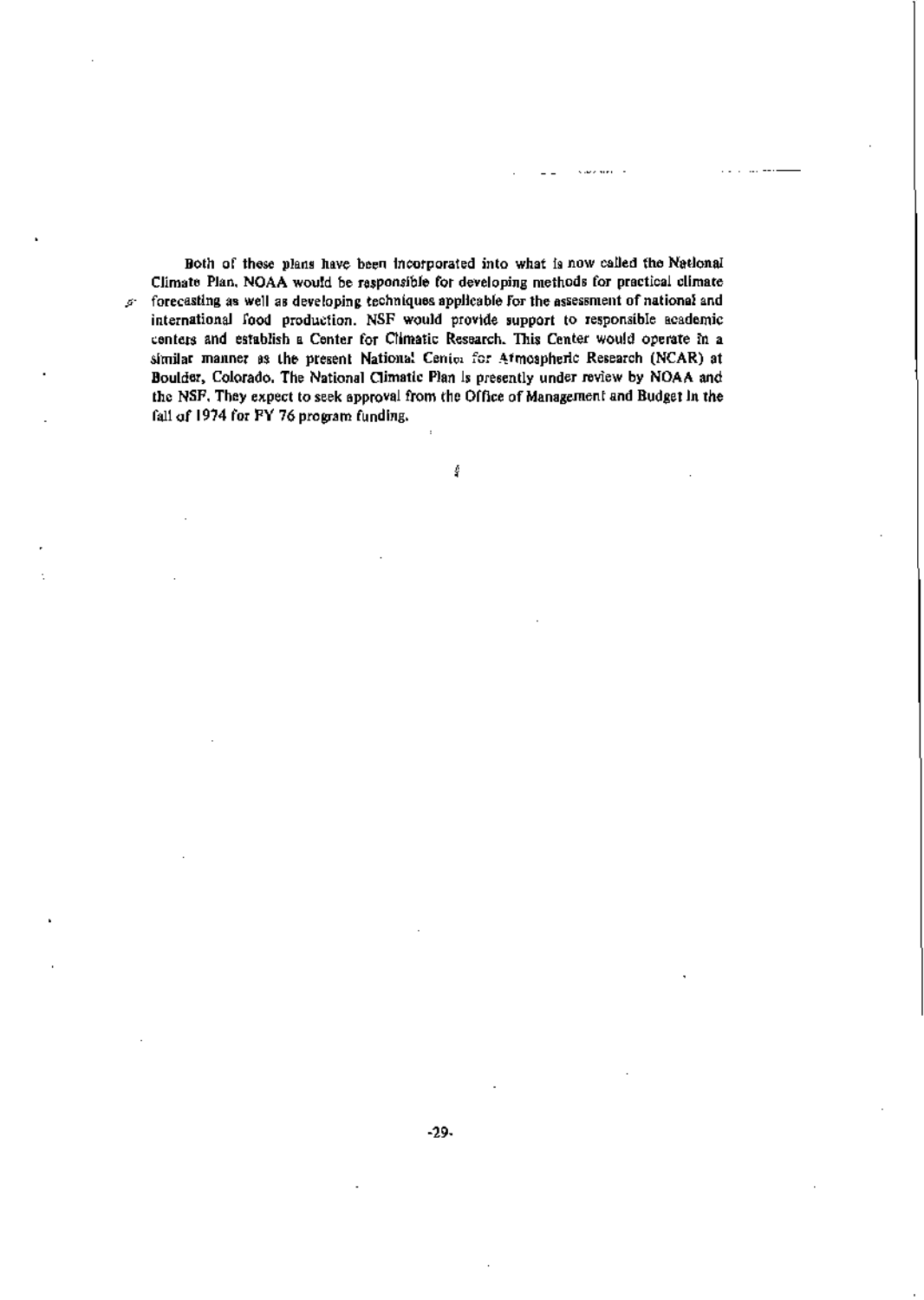## CONCLUSIONS

Leaders in climatology and economics are in agreement that a climatic change is taking place and that it has already caused major economic problems throughout the world. As it becomes more apparent to the nations around the world that the current trend is indeed a long-term reality, new alignments will be made among nations to insure a secure supply of food resources. Assessing the Impact of climatic change on major nations will, in the future, occupy a major portion of the Intelligence Community's assets.

Climatology is a bodding sclence that has only recently given promise of fruition. Classical elimatology was occupied with the archiving of evidence. Until 1968 very little was accomplished in this science toward defining casual relationships. During the last two years climatologists have made substantial progress in the development of methodologies and techniques in forecasting climatic changes. Recent developments in climatology have shown extensive promise toward providing seasonal forecasting. In the near future it may be possible to provide forecasts in the realm of one to five years.

The function of research within the Agency has been directed at defining the relationship of elimatology to the intelligence problems. It is increasingly evident that the Intelligence Community must understand the magnitude of international threats which occur as a function of climatic change. These methodologies are necessary to forewarn us of the economic and political collapse of nations caused by a worldwide failure in food production. In addition, methodologies are also necessary to project and assess a nation's propensity to initiate militarily large-scale migrations of their people as has been the case for the last  $4,000$  years.

Though the issues are important, the United States has a limited capability in climatic forecasting. The government expends over \$150 million annually on short-range weather forecasting, but only a minimum of direct dollars on climatic forecasting. Only a few academic centers in the United States are engaged in training personnel in this held, which suggests we have a limited chance of solving the Intelligence Community's problem unless decisive action is taken.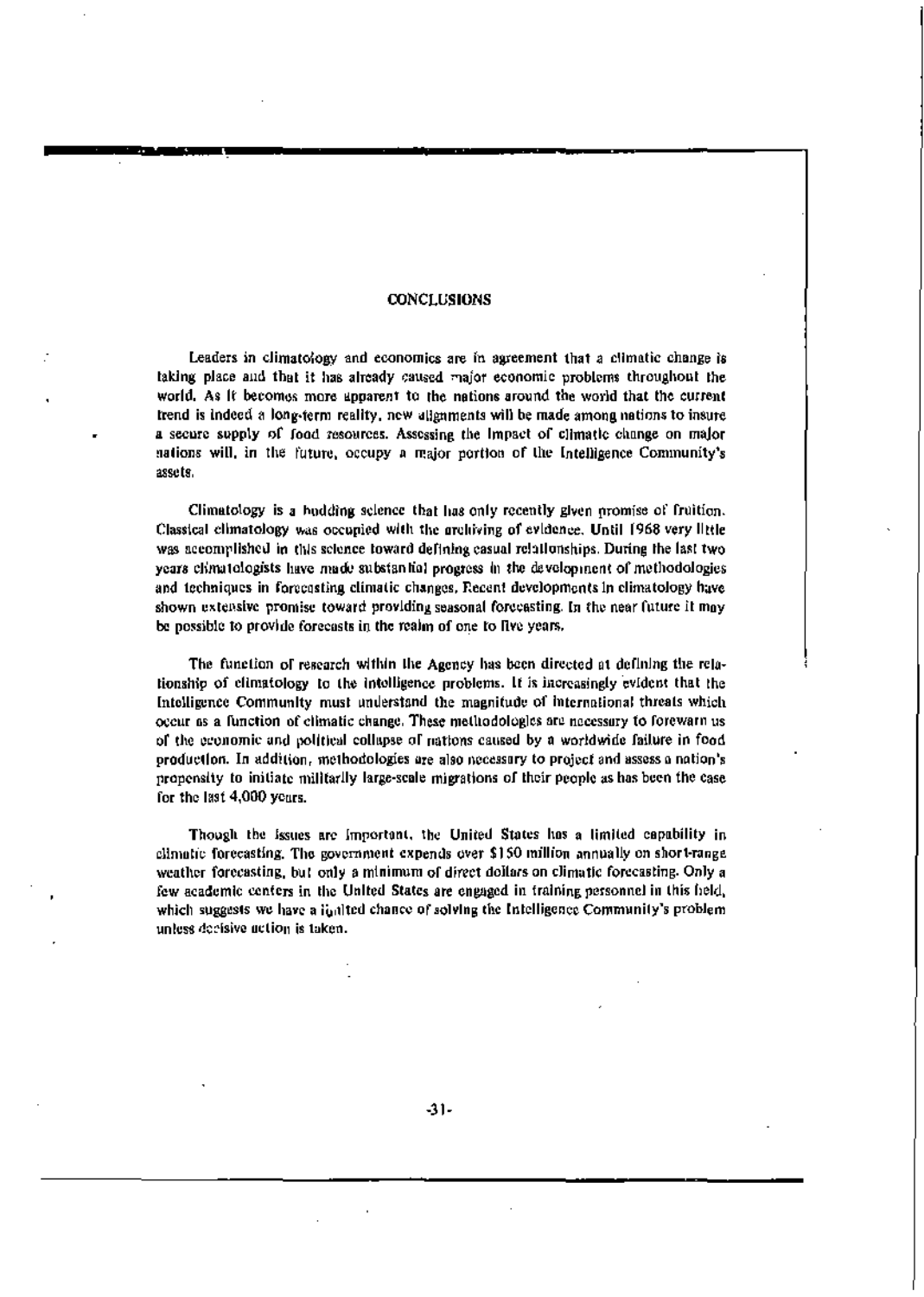#### **BIBLIOGRAPHY**

Adem, J., 1964: "On the Physical Basis for the Numerical Prediction of Monthly and Seasonal Temperatures in the Troposphere-Ocean-Continent System," Mon. Wea. Rev. 92: 91-103.

Alexander, Tom, 1974: "Ominous Changes in the World's Weather," Fortune, p. 90.

- Asakura, Tadashi, 1974; "Unusual Weather and Environmental Pollution," U.S. Joint Publications Research Service, JPRS L/4913, 22 May.
- Bauer, K. G., 1971: "Linear Prediction of a Multivariate Time Series Applied to Atmospheric Scals. Field," Ph.D. Thesis, University of Wisconsin-Madison (Unpublished), 180 pp.
- Bryson, R. A. and J. A. Dutton. 1961: "Some Aspects of the Variance Spectra of Tree Rings and Varyes," Annal N. Y. Acad. Sci. 95(1): 580-604.
- Bryson, R. A., 1972: Climatic Modification by Air Pollution in The Environmental Future, N. Poluin (ed.). London: Macmillan, xiv + 660 (pp. 134-174).
- Bryson, R. A. and J. E. Kutzbach, 1973; "On the Analysis of Pollen-Climatic Canonical Transfer Fuctions" (in preparation).
- Bryson, R. A. and W. P. Lowry, 1955: "Synoptic Climatology of the Arizona Summer Precipitation Singularity," Bull. Ameri. Met. Suc. 36: 329-399,
- Budyko, M. L., 1969: "The Effect of Solar Radiation Variation on the Climate of the Earth," Tellus 21: 611-619.
- Chang, Jen-Hu, 1970: "Potential Photosynthesis and Crop Productivity." Ann. Assoc. Am. Geogr. 70: 92-101.
- Cottam, G., E. Howell, F. Steams, and N. Korblger, 1972: "Productivity Profile of Wisconsin, Part II," Eastern Deciduous Forest Metuo Report #72-142.
- Davis, N. E., 1972: "The Variability of the Onset of Spring in Britain," Quart, J. Roy. Met. Soc. 98: 763-777.

Á.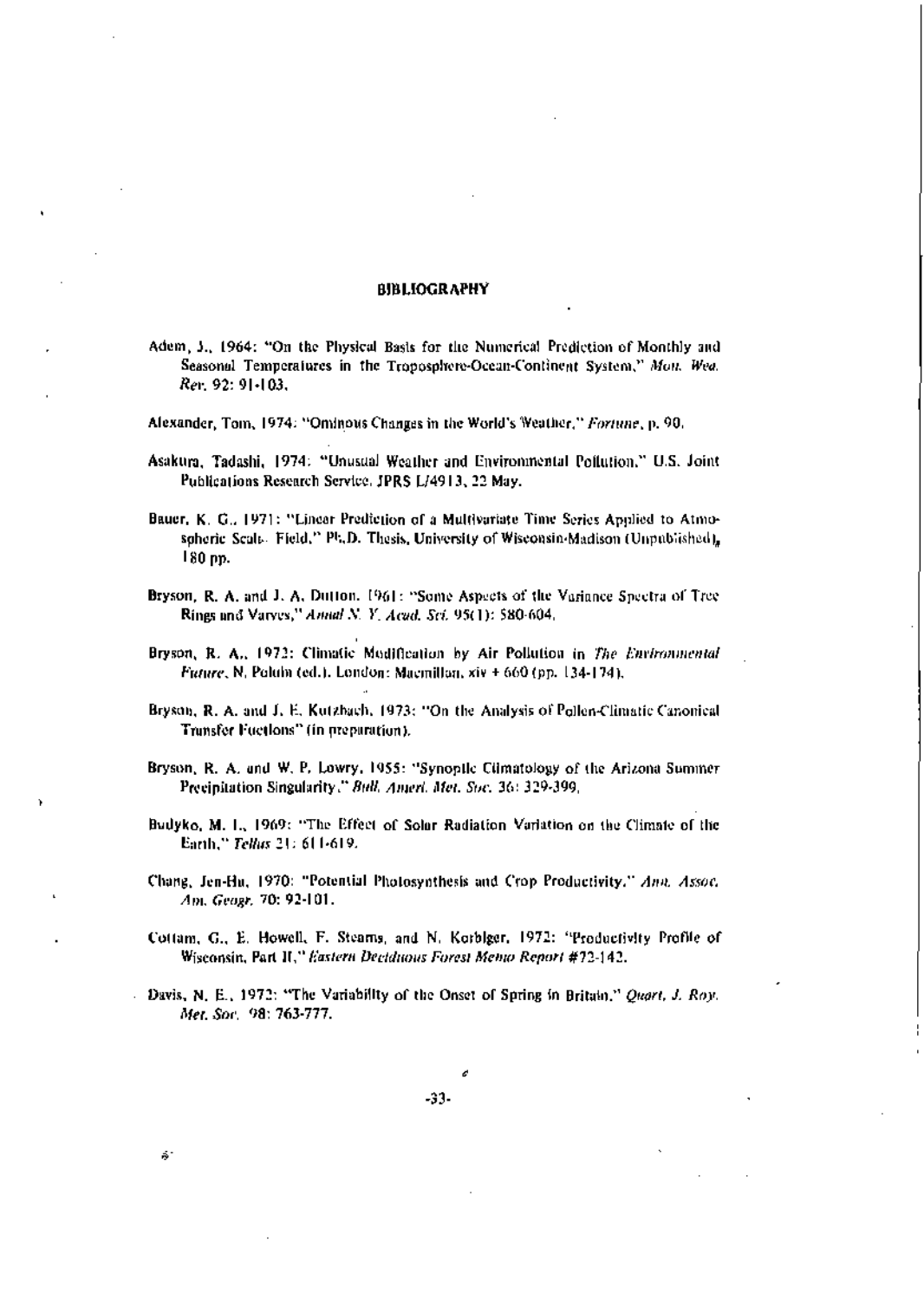Davitaya, F. F., 1965: "The Possible Influence of Atmospheric Dustiness on the Recession of Glaciers and Warming of the Climate," Izvestiya Akad. Nauk SSSR Geogr. Ser. No. 2, Mar-Apr.: 3-33.

- Dwyer, H. A. and T. Pet Ison, 1973: "Time-dependent Global Energy Modeling," Jour. Appl. Meteor. 12(1): 36-42.
- Fritts, H. C., T. J. Blasing, B. P. Hayden, and J. E. Kutzbach, 1971: "Multivariate Techniques for Specifying Tree-Growth and Climate Relationships and for Reconstructing Anomalies of Puleoclimate," Jour. Appl. Meteor. 10(5): 845-864.
- Fultz, D., 1961: "Developments in Controlled Experiments on Larger Scale Geophysical Problems," Adv. Geophys. 7: 1-103.
- Ilesanini, O. O., 1971: "An Empirical Formulation of an ITD Rainfall Model for the Tropics: A Case Study for Nigeria," Jour. Appl. Met. 10(5): 882-891.
- Kukla, George J., and J. Helena, 1974: "Increased Surface Albedo in the Northern Hemisphere," Science 183(4126): 709.
- Kutzbach, J. E., 1976: "Large-Scale Features of Monthly Mean Northern Hemisphere Anomaly Maps of Sen Level Pressure," Man. Wea. Rev. 98(9): 708-716.

Lamb, H. H., 1966: "Climate in the 1960's," Geographic Journal 132: 183-212,

Lamb, H. H., 1970: "Volcanic Dust in the Atmosphere." Phil, Trans. Roy. Soc. Landon. 266(1178): 425-533.

Landsberg, H., 1967: "Climate, Man, and Some World Problems," Scientia May-June,

Lettau, H. H. and K. Lettau, 1969: "Shortwave Radiation Climatonomy," Teilus 21: 208-222.

Lettau, K., 1973: "Modeling of the Annual Cycle of Soil Molsture," Prac. of the Symposium of Phenology and Seasonaltry Modeling, Springer-Veriag: New York (accepted for publication in 1973).

Leith, H., 1972: "Modeling and Primary Productivity of the World," Nature and Resources 8: 2-10.

Lorenz, E. N., 1970: "Climatic Change as a Mathematical Problem," J. Appl. Met., 9.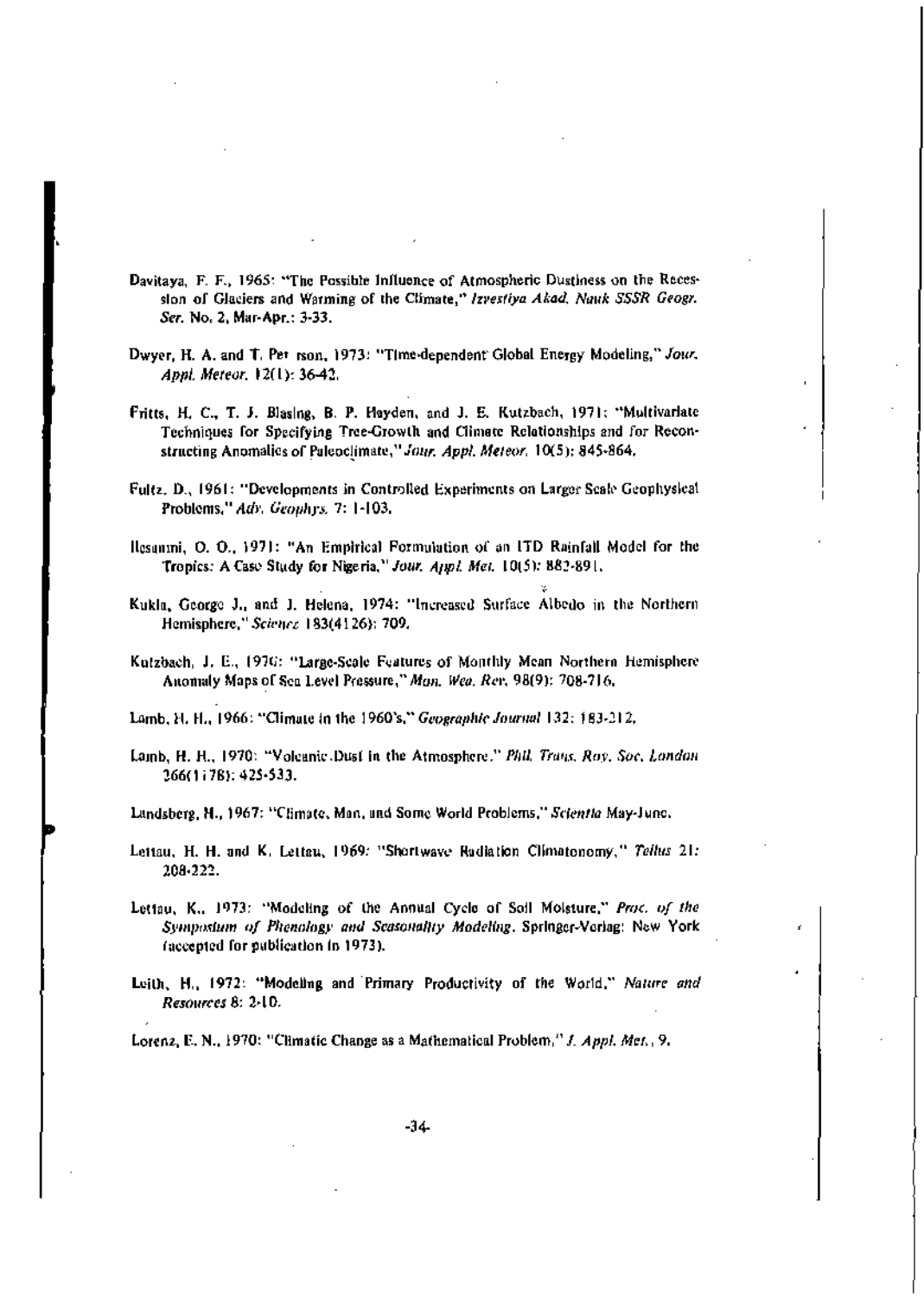Machta, Lester, 1972: "Mauna Loa and Global Trends in Alt Qaulity," Bull, Am. Met. Soc. 53(5): 402-421.

- McQuigg, J., S. Johnson, and J. Tudor, 1972: "Meteorological Diversity-Load Diversity, A Fresh Look at an Old Problem," J. Appl. Met. (11)4: 561-566.
- Miller, P. C., 1971: "Bioclimate, Leaf Temperature, and Primary Production in Red Mangrove Canopies in South Florida," Ecol. 53: 22-45.
- Mitchell, J. M. Jr., 1961: "Recent Secular Changes of Global Temperature," Annals of New York Academy of Sciences, Article 1, 95: 235-250.
- Monteith, J. L., 1965: "Light Distribution and Photosynthesis in Field Crops," Ann. Bot. 29:17-37.
- Paddock, W. and P. Paddock, 1967: Famine-1975! Boston: Little, Brown, & Co., x + 276 рр.
- Reitan, C. H., 197.: "An Assessment of the Role of Volcanic Dust in Determining Modern Chunges in the Temperature of the Northern Hemisphere," Ph.D. Thesis, University of Wisconsin-Madison (unpublished), 147 pp.
- Sellers, W. D., 1969: "A Global Climatic Model Based on the Energy Balance of the Eurth-Atmosphere System," J. App. Met. 8: 392-400.
- Smagorinsky, J., 1963: "General Circulation Experiment, with the Primitive Equations. 1: The Busic Experiment," Mon. Wea. Rev. 91(3): 99-164.
- Thompson, L. M., 1968: "Impact of World Food Needs on American Agriculture," Jour, Soil and Water Res. 23.
- Thompson, L. M., 1969: "Weather and Technology in the Production of Wheat in the United States," Jour, Soft and Water Res. 24: 219-224,
- Thompson, L. M., 1970: "Weather and Technology in the Production of Soybeans in the Central United States," Agr. Journ. 62: 232-236.
- Thompson, L. M., 1966: "Weather Variability and the Need for a Food Reserve," lowa State University, Center for Agriculture and Economic Development, Report #26,  $101$  pp.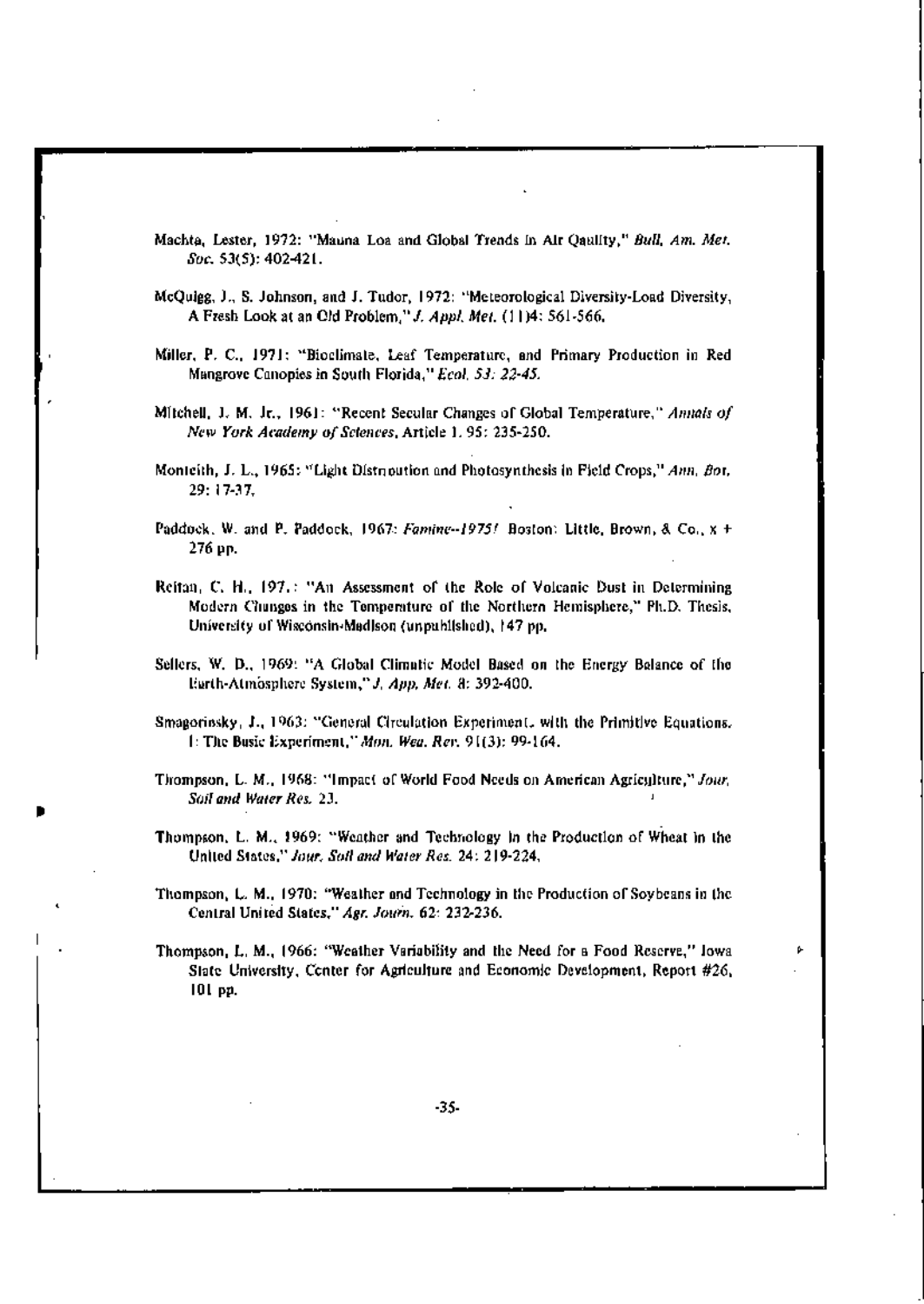Webb, Thompson, III and R. A. Bryson, 1972: "Late- and Post-Glacial Climatic Change in the Northern Midwest, U. S. A.: Quantitative Estimates Derived from Fossil Pollen Spectra by Multivariate Statistical Analysis," Quaternary Res. 2(1): 70-115.

Wick, Gerald, 1973: "Where Poscidon Courts Aeolus," New Scientist, January 18, p. 123.

Wigham, D., and H. Leith, 1971: "Eastern Deciduous Forest Biome Memo Report,"  $#71-9.$ 

Winstanley, Derek, 1973: "Recent Rainfall Trends in Africa, the Middle East, and India," Nature 243: 464-465.

Yamamoto, G., and M. Tanaka, 1972: "Increase of Global Albedo Due to Air Pollution," J. Atmos. Set. 29(8): 1405-1412.

Yin. M. T., 1949: "A Synoptic-Aerologic Study of the Onset of the Summer Mouscon over India and Burma," Jour, Meteor, 6: 393-400.

ť.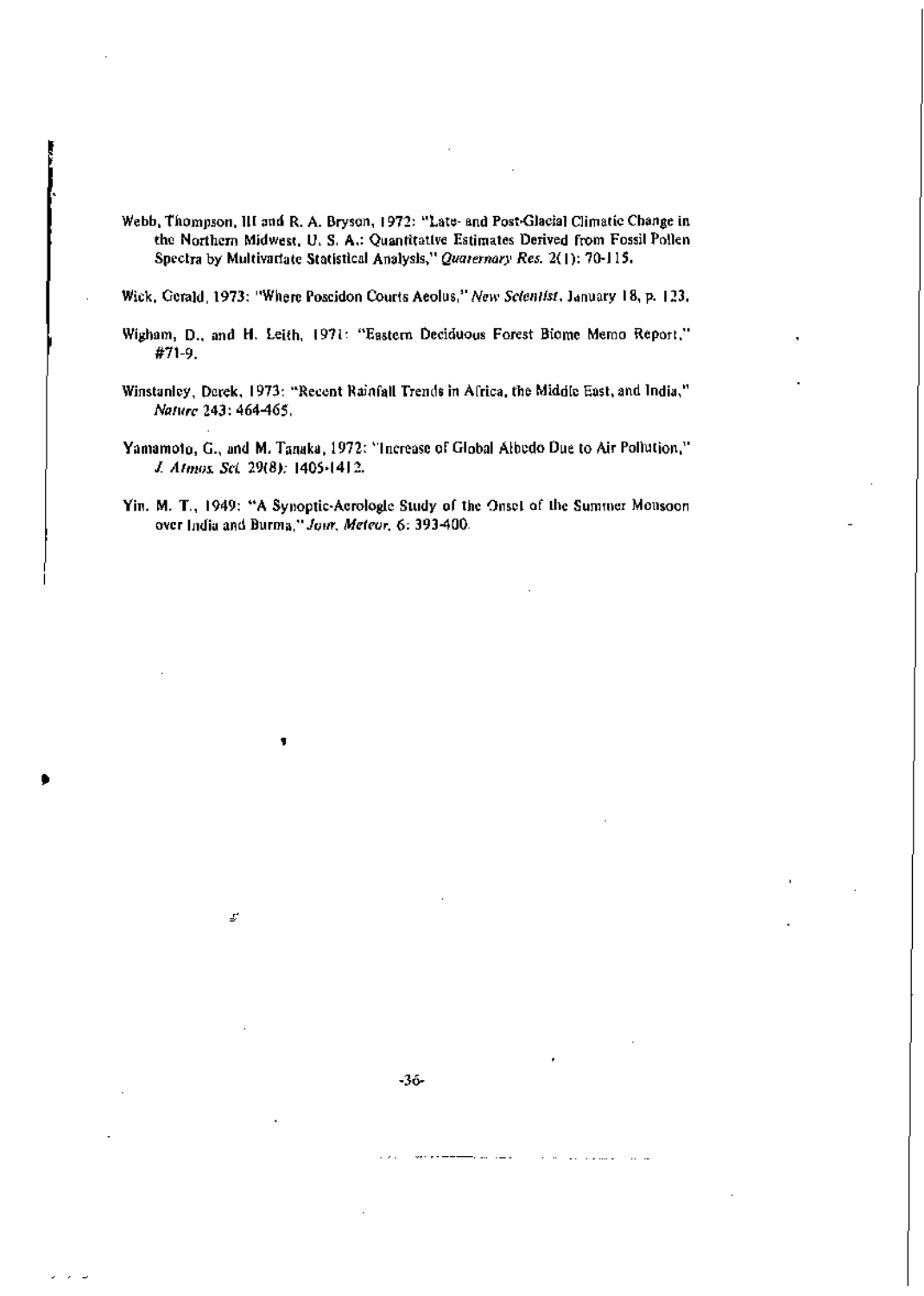